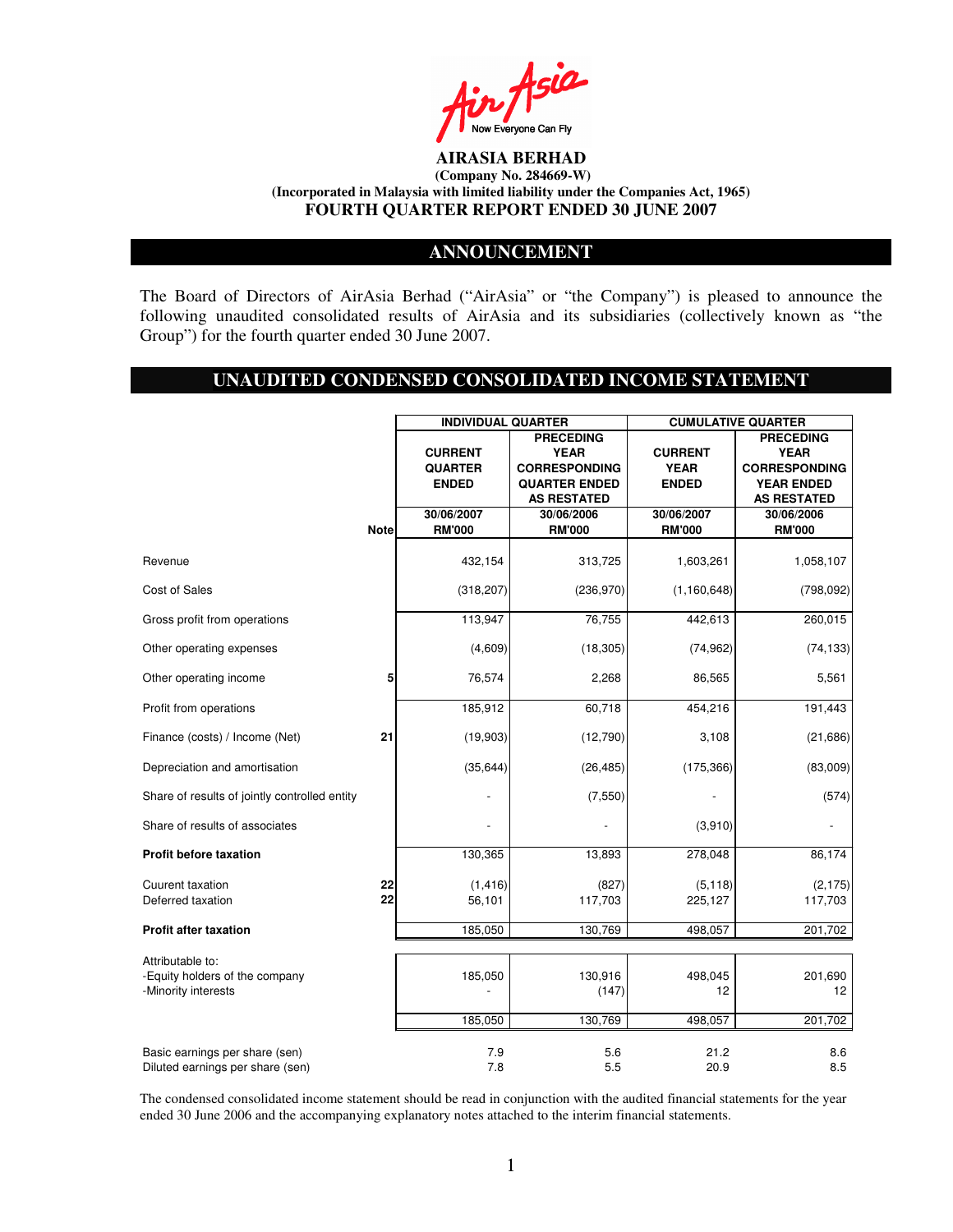Asia Now Everyone Can Fly

# **CONDENSED CONSOLIDATED BALANCE SHEET AS AT 30 JUNE 2007**

|                                                                                        |             | <b>UNAUDITED</b> | <b>AUDITED</b>         |
|----------------------------------------------------------------------------------------|-------------|------------------|------------------------|
|                                                                                        |             | AS AT END OF     | <b>AS AT PRECEDING</b> |
|                                                                                        |             | <b>CURRENT</b>   | <b>FINANCIAL</b>       |
|                                                                                        |             | <b>QUARTER</b>   | <b>YEAR END</b>        |
|                                                                                        |             | 30/06/2007       | 30/06/06               |
|                                                                                        |             |                  | (restated)             |
|                                                                                        | <b>Note</b> | <b>RM'000</b>    | <b>RM'000</b>          |
| <b>NON CURRENT ASSETS</b>                                                              |             |                  |                        |
| Property, plant & equipment                                                            |             | 2,959,816        | 1,261,993              |
| Investment in a jointly controlled entity                                              |             |                  |                        |
| Investment in associates                                                               |             | 29               | 29                     |
| Other investments                                                                      |             | 67               | 78                     |
| Goodwill                                                                               |             | 8,738            | 8,738                  |
| Deferred expenditure                                                                   |             | 480              | 1,278                  |
| Deferred tax asset                                                                     |             | 329,216          | 104,090                |
| Long term prepayments                                                                  |             | 46,004           | 35,110                 |
|                                                                                        |             | 3,344,350        | 1,411,316              |
| <b>CURRENT ASSETS</b>                                                                  |             |                  |                        |
| Inventories (at cost)                                                                  |             | 9,512            | 10,578                 |
| Other investments                                                                      |             | 34,136           | 30,696                 |
| Trade and other receivables                                                            |             | 308,950          | 276,838                |
| Deposit on aircraft purchase                                                           |             | 317,296          | 268,634                |
| Amount due from a jointly controlled entity                                            |             | 92,182           | 83,131                 |
| Amount due from associates                                                             |             | 77,432           | 67,561                 |
| Deposits, bank and cash balances                                                       |             | 595,243          | 425,641                |
|                                                                                        |             | 1,434,751        | 1,163,079              |
| <b>CURRENT LIABILITIES</b>                                                             |             |                  |                        |
| Trade and other payables                                                               |             | 557,796          | 371,620                |
| Borrowings (secured)                                                                   | 26          | 251,097          | 265,360                |
| Hire-purchase payables                                                                 |             | 64               | 153                    |
| <b>Current tax liabilities</b>                                                         |             | 4,575            | 1,295                  |
|                                                                                        |             | 813,532          | 638,428                |
| <b>NET CURRENT ASSETS</b>                                                              |             | 621,219          | 524,651                |
|                                                                                        |             |                  |                        |
| <b>NON CURRENT LIABILITIES</b>                                                         |             |                  |                        |
| Borrowings (secured)                                                                   | 26          | 2,303,488        | 787,276                |
| Hire-purchase payables                                                                 |             | 201              | 288                    |
|                                                                                        |             | 2,303,689        | 787,564                |
|                                                                                        |             |                  |                        |
|                                                                                        |             | 1,661,880        | 1,148,403              |
| <b>CAPITAL AND RESERVES</b>                                                            |             |                  |                        |
| Share capital                                                                          |             | 236,077          | 234,649                |
| Reserves                                                                               |             | 1,425,764        | 913,727                |
| Shareholders' funds                                                                    |             | 1,661,841        | 1,148,376              |
| Minority interests                                                                     |             | 39               | 27                     |
|                                                                                        |             | 1,661,880        | 1,148,403              |
| Net assets per share attributable to ordinary equity holders<br>$a^f$ the Compony (DM) |             | n 70             | 0. VV                  |

of the Company (RM) **0.70 0.49**

The condensed consolidated balance sheet should be read in conjunction with the audited financial statements for the year ended 30 June 2006 and the accompanying explanatory notes attached to the interim financial statements.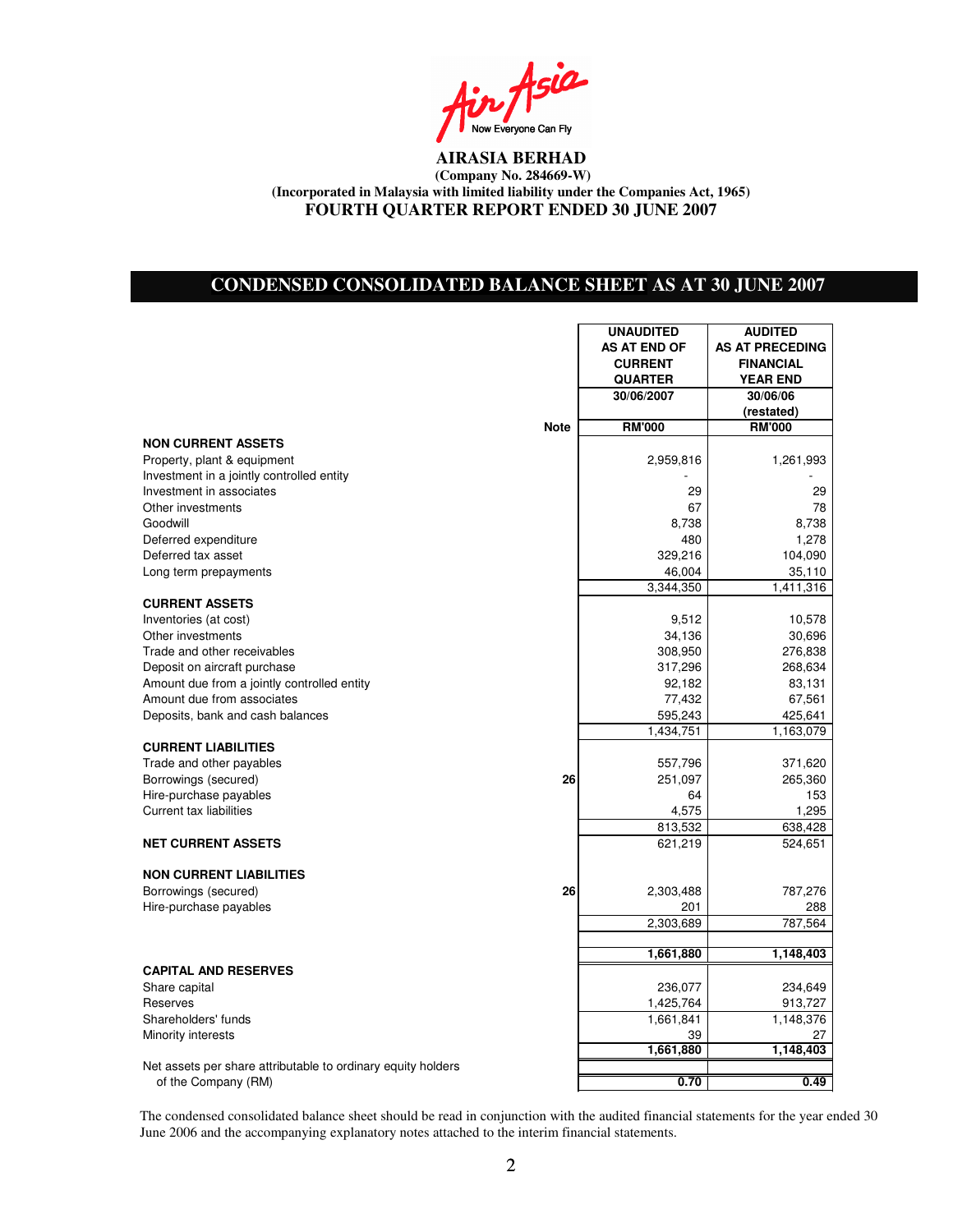Asia Now Everyone Can Fly

### **UNAUDITED CONDENSED CONSOLIDATED CASH FLOW STATEMENTS**

|                                                  | <b>CURRENT</b><br><b>PERIOD ENDED</b><br>30/06/2007 | <b>PRECEDING</b><br><b>YEAR ENDED</b><br>30/06/2006 |
|--------------------------------------------------|-----------------------------------------------------|-----------------------------------------------------|
|                                                  | <b>RM'000</b>                                       | <b>RM'000</b>                                       |
| <b>CASH FLOWS FROM OPERATING ACTIVITIES</b>      |                                                     |                                                     |
| Profit before taxation                           | 278,048                                             | 86.174                                              |
| Adjustments:                                     |                                                     |                                                     |
| Share of results of a jointly controlled entity  |                                                     | 574                                                 |
| Share of results of associates                   | 3,910                                               |                                                     |
| Interest expense                                 | (105, 413)                                          | 21,686                                              |
| Property, plant and equipment                    |                                                     |                                                     |
| - Depreciation                                   | 175,366                                             | 83,009                                              |
| - Loss on disposal                               |                                                     |                                                     |
| Amortisation of deferred expenditure             | 799                                                 | 919                                                 |
| Interest income                                  | (100, 209)                                          | (12, 148)                                           |
|                                                  | 252,501                                             | 180,214                                             |
| Changes in working capital                       |                                                     |                                                     |
| Inventories<br>Trade and other receivables       | 1,066                                               | (5,898)                                             |
| Trade and other payables                         | (32, 114)<br>186,188                                | (23, 557)<br>125,323                                |
| Intercompany balances                            | (9,051)                                             | 3,559                                               |
|                                                  | 398,590                                             | 279,641                                             |
| Cash generated from operations                   |                                                     |                                                     |
| Interest paid                                    | 105,413                                             | (21, 686)                                           |
| Interest received                                | 100,209                                             | 12,148                                              |
| Tax paid                                         | (1,838)                                             | (1,678)                                             |
| Net cash from operating activities               | 602,374                                             | 268,425                                             |
|                                                  |                                                     |                                                     |
| <b>CASH FLOWS FROM INVESTING ACTIVITIES</b>      |                                                     |                                                     |
| Property, plant and equipment                    |                                                     |                                                     |
| - Additions                                      | (1,886,553)                                         | (1, 112, 491)                                       |
| - Proceeds from disposal                         | 13,364                                              |                                                     |
| Deposit on aircraft purchase                     | (48, 662)<br>(10, 894)                              | (86, 220)                                           |
| Long term prepayments<br>Purchase of investments | (3, 440)                                            | (22, 979)                                           |
| Net cashflow on acquisition of subsidiary        |                                                     | (1, 433)                                            |
| Advance to associates                            | (13, 781)                                           | (12, 305)                                           |
| Net cash used in investing activities            | (1,949,966)                                         | (1, 235, 428)                                       |
|                                                  |                                                     |                                                     |
| <b>CASH FLOWS FROM FINANCING FACILITIES</b>      |                                                     |                                                     |
| Proceeds from allotment of shares                | 15,420                                              | 12,372                                              |
| Share issue costs                                |                                                     | (1,644)                                             |
| Hire purchase instalments paid                   | (176)                                               | (9)                                                 |
| Term loan received                               | 1,701,488                                           | 1,170,932                                           |
| Revolving credit loan received                   | 101,818                                             |                                                     |
| Repayment of borrowings                          | (301, 357)                                          | (118, 296)                                          |
| Fixed deposits pledged as securities             | (8, 162)                                            | 4,007                                               |
| Net cash from financing activities               | 1,509,031                                           | 1,067,362                                           |
| <b>NET INCREASE FOR THE FINANCIAL YEAR</b>       | 161,439                                             | 100,359                                             |
| CASH AND CASH EQUIVALENTS AT BEGINNING           |                                                     |                                                     |
| OF THE FINANCIAL YEAR                            | 412,907                                             | 312,548                                             |
| *CASH AND CASH EQUIVALENTS AT END OF             |                                                     |                                                     |
| <b>FINANCIAL YEAR</b>                            | 574,346                                             | 412,907                                             |

\* The balance at end of financial year excludes fixed deposits of RM20.896 million (30/06/06: RM16.7 million) pledged with licensed bank as securities for banking facilities granted to the Company

The condensed consolidated cash flow statement should be read in conjunction with the audited financial statements for the year ended 30 June 2006 and the accompanying explanatory notes attached to the interim financial statements.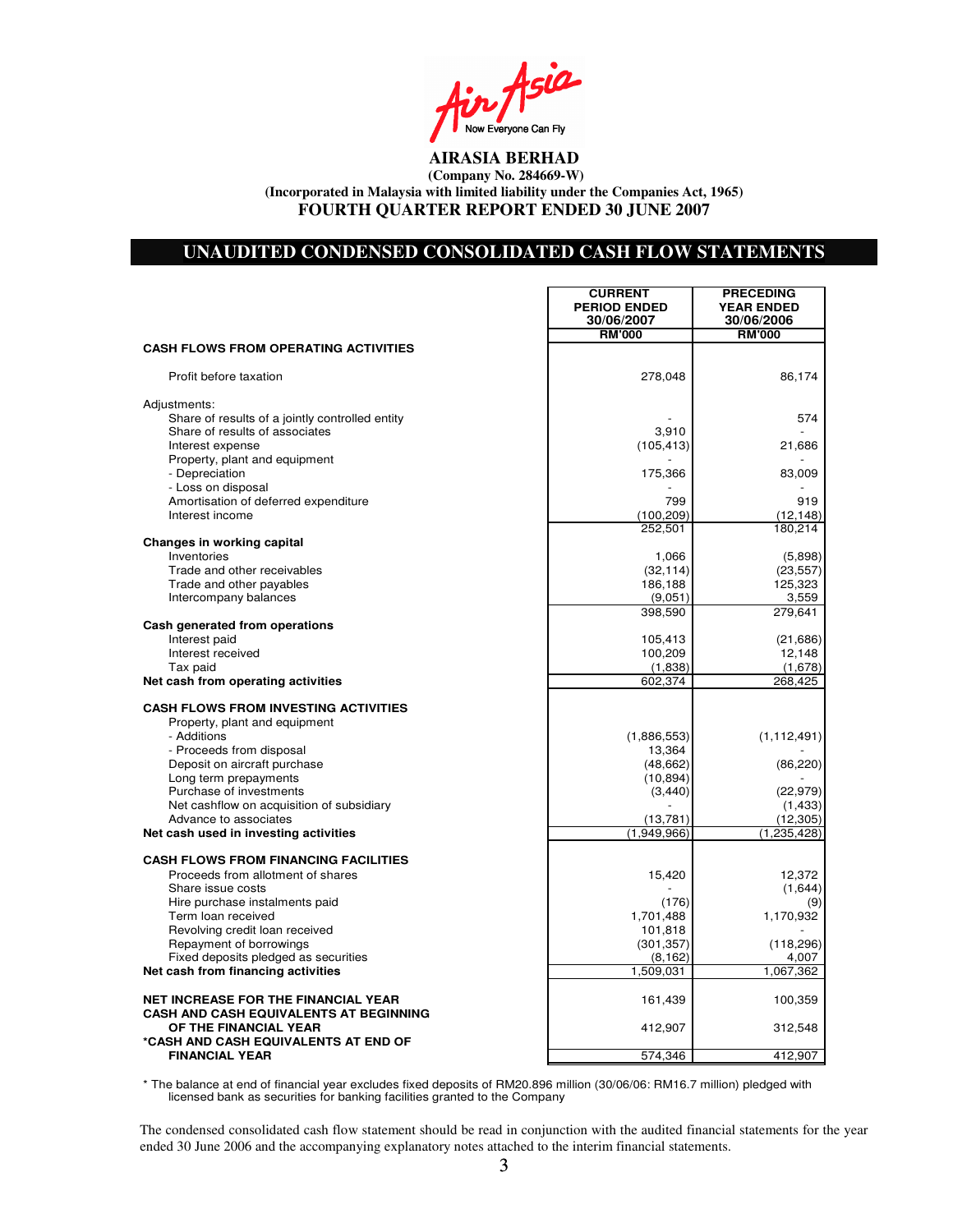

# **UNAUDITED CONDENSED CONSOLIDATED STATEMENT OF CHANGES IN EQUITY**

|                                                              | Attributable to Equity Holders of the Company |                                          |                                                                      |                                   |                                       |                        |                                                     |                                                |
|--------------------------------------------------------------|-----------------------------------------------|------------------------------------------|----------------------------------------------------------------------|-----------------------------------|---------------------------------------|------------------------|-----------------------------------------------------|------------------------------------------------|
|                                                              | Issued and fully paid                         |                                          |                                                                      |                                   |                                       |                        |                                                     |                                                |
|                                                              | ordinary shares                               |                                          |                                                                      |                                   |                                       |                        |                                                     |                                                |
|                                                              | of RM0.10 each                                |                                          |                                                                      |                                   |                                       |                        |                                                     |                                                |
|                                                              | <b>Number</b><br>of shares<br>'000            | <b>Nominal</b><br>Value<br><b>RM'000</b> | <b>Foreign Exchange</b><br><b>Currency Reserves</b><br><b>RM'000</b> | Share<br>Premium<br><b>RM'000</b> | Retained<br>Earnings<br><b>RM'000</b> | Total<br><b>RM'000</b> | <b>Minority</b><br><b>Interest</b><br><b>RM'000</b> | <b>TOTAL</b><br><b>EQUITY</b><br><b>RM'000</b> |
| 12 months ended 30/06/07                                     |                                               |                                          |                                                                      |                                   |                                       |                        |                                                     |                                                |
| At 1 July 2006 (As previously stated)                        | 2,346,487                                     | 234,649                                  | 592                                                                  | 708,185                           | 109,165                               | 1,052,591              | 27                                                  | 1,052,618                                      |
| Change in accounting policy                                  |                                               |                                          | $\sim$                                                               | $\overline{\phantom{m}}$          | (46, 834)                             | (46, 834)              |                                                     | (46, 834)                                      |
| Early adoption of FRS 112                                    |                                               |                                          |                                                                      |                                   | 142,619                               | 142,619                |                                                     | 142,619                                        |
| At 1 July 2006 (As restated)                                 | 2,346,487                                     | 234,649                                  | 592                                                                  | 708,185                           | 204,950                               | 1,148,376              | 27                                                  | 1,148,403                                      |
| Net Profit                                                   |                                               |                                          |                                                                      | $\overline{a}$                    | 498,045                               | 498,045                | 12                                                  | 498,057                                        |
| Issuance of ordinary shares                                  |                                               |                                          |                                                                      |                                   |                                       |                        |                                                     |                                                |
| - Pursuant to the Employees'                                 |                                               |                                          |                                                                      |                                   |                                       |                        |                                                     |                                                |
| Share Option Scheme ('ESOS')                                 | 14,279                                        | 1,428                                    | $\sim$                                                               | 13,992                            |                                       | 15,420                 | ٠                                                   | 15,420                                         |
| At 30 June 2007                                              | 2,360,766                                     | 236,077                                  | 592                                                                  | 722,177                           | 702,995                               | 1,661,841              | 39                                                  | 1,661,880                                      |
| 12 months ended 30/06/06                                     |                                               |                                          |                                                                      |                                   |                                       |                        |                                                     |                                                |
| At 1 July 2005 (As previously stated)                        | 2,335,030                                     | 233,503                                  | $\blacksquare$                                                       | 698,602                           | 20,751                                | 952,856                | 15                                                  | 952,871                                        |
| Change in accounting policy                                  |                                               |                                          |                                                                      |                                   | (17, 491)                             | (17, 491)              |                                                     | (17, 491)                                      |
| At 1 July 2005 (As restated)                                 | 2,335,030                                     | 233,503                                  | $\blacksquare$                                                       | 698,602                           | 3,260                                 | 935,365                | 15                                                  | 935,380                                        |
| Currency translation difference                              |                                               | $\sim$                                   | 592                                                                  | $\overline{\phantom{a}}$          |                                       | 592                    |                                                     | 592                                            |
| Net Profit (As restated)                                     |                                               | $\overline{\phantom{a}}$                 |                                                                      | $\overline{\phantom{a}}$          | 201,690                               | 201,690                | 12                                                  | 201,702                                        |
| Total recognised income for the period                       |                                               | $\sim$                                   | 592                                                                  | $\sim$                            | 201,690                               | 202,282                | 12                                                  | 202,294                                        |
| Issuance of ordinary shares                                  |                                               |                                          |                                                                      |                                   |                                       |                        |                                                     |                                                |
| - Pursuant to the Employees'<br>Share Option Scheme ('ESOS') | 11,457                                        | 1,146                                    | $\blacksquare$                                                       | 11,227                            |                                       | 12,373                 |                                                     | 12,373                                         |
| Listing expenses                                             |                                               |                                          |                                                                      | (1,644)                           |                                       | (1,644)                |                                                     |                                                |
|                                                              |                                               |                                          | ۰                                                                    |                                   |                                       |                        |                                                     | (1,644)                                        |
| At 30 Jun 2006                                               | 2,346,487                                     | 234,649                                  | 592                                                                  | 708,185                           | 204,950                               | 1,148,376              | 27                                                  | 1,148,403                                      |

The condensed consolidated statement of changes in equity should be read in conjunction with the audited financial statements for the year ended 30 June 2006 and the accompanying explanatory notes attached to the interim financial statements.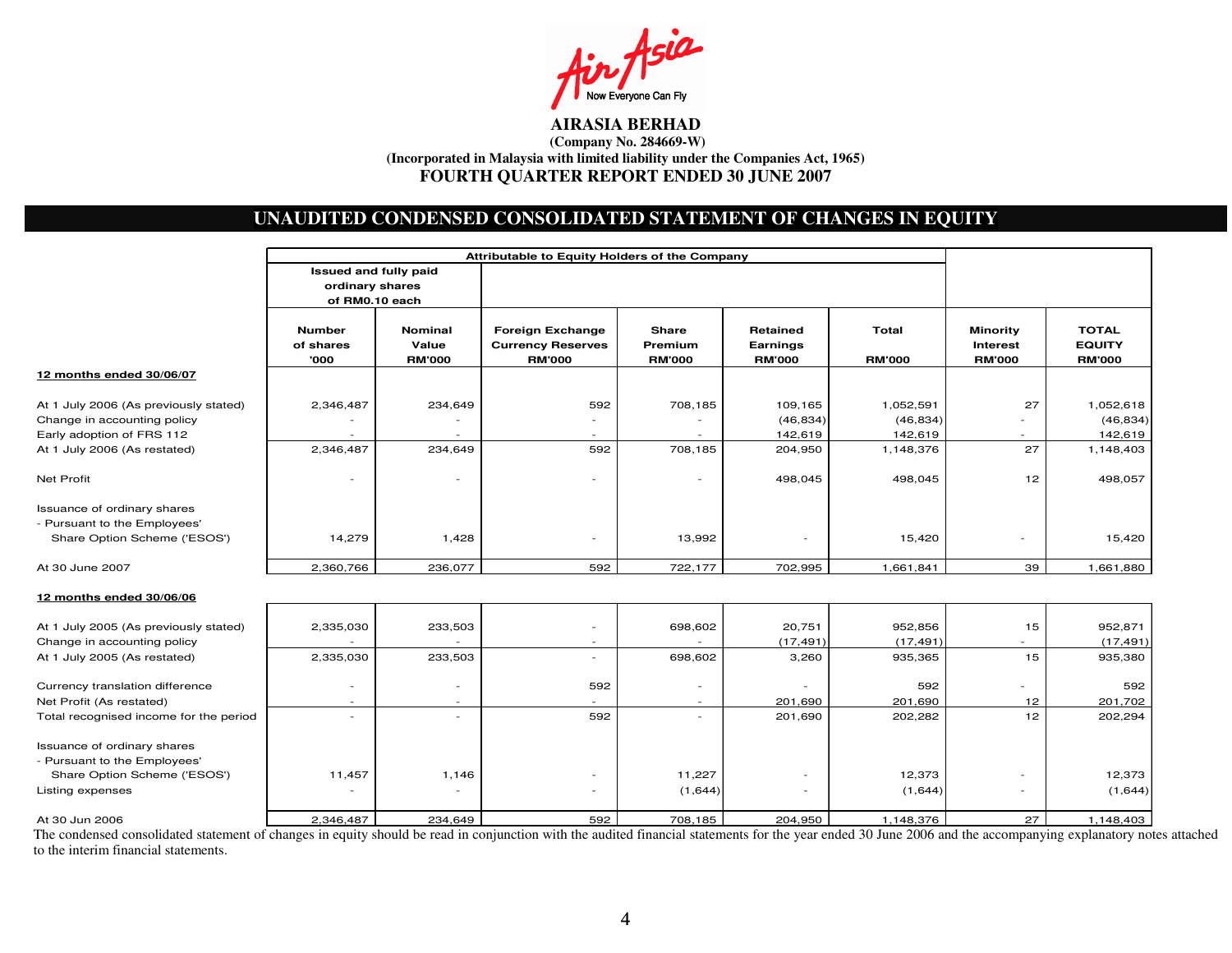in Asia Now Everyone Can Fly

# **KEY OPERATING STATISTICS – 30 JUNE 2007**

|                                      | <b>ACTUAL</b> | <b>ACTUAL</b> |  |
|--------------------------------------|---------------|---------------|--|
| PERFORMANCE INDICATORS               | Q4 FY2007     | Q3 FY2007     |  |
|                                      |               |               |  |
| Passengers carried                   | 2,359,553     | 2,160,360     |  |
| RPK (million)                        | 2,745         | 2,461         |  |
| ASK (million)                        | 3,402         | 3,215         |  |
| Average fares (RM)*                  | 170           | 171           |  |
| Passenger load factor (%)            | 81%           | 77%           |  |
| Revenue per ASK (sen)                | 12.70         | 12.32         |  |
| Cost per ASK (sen)                   | 11.12         | 10.85         |  |
| Cost per ASK (sen) non fuel          | 5.73          | 5.80          |  |
| Sectors flown                        | 17,659        | 17,490        |  |
| Average number of operating aircraft | 28.62         | 27.84         |  |

\* Average Fare includes Fuel Surcharge, Admin Fees and Insurance Surcharge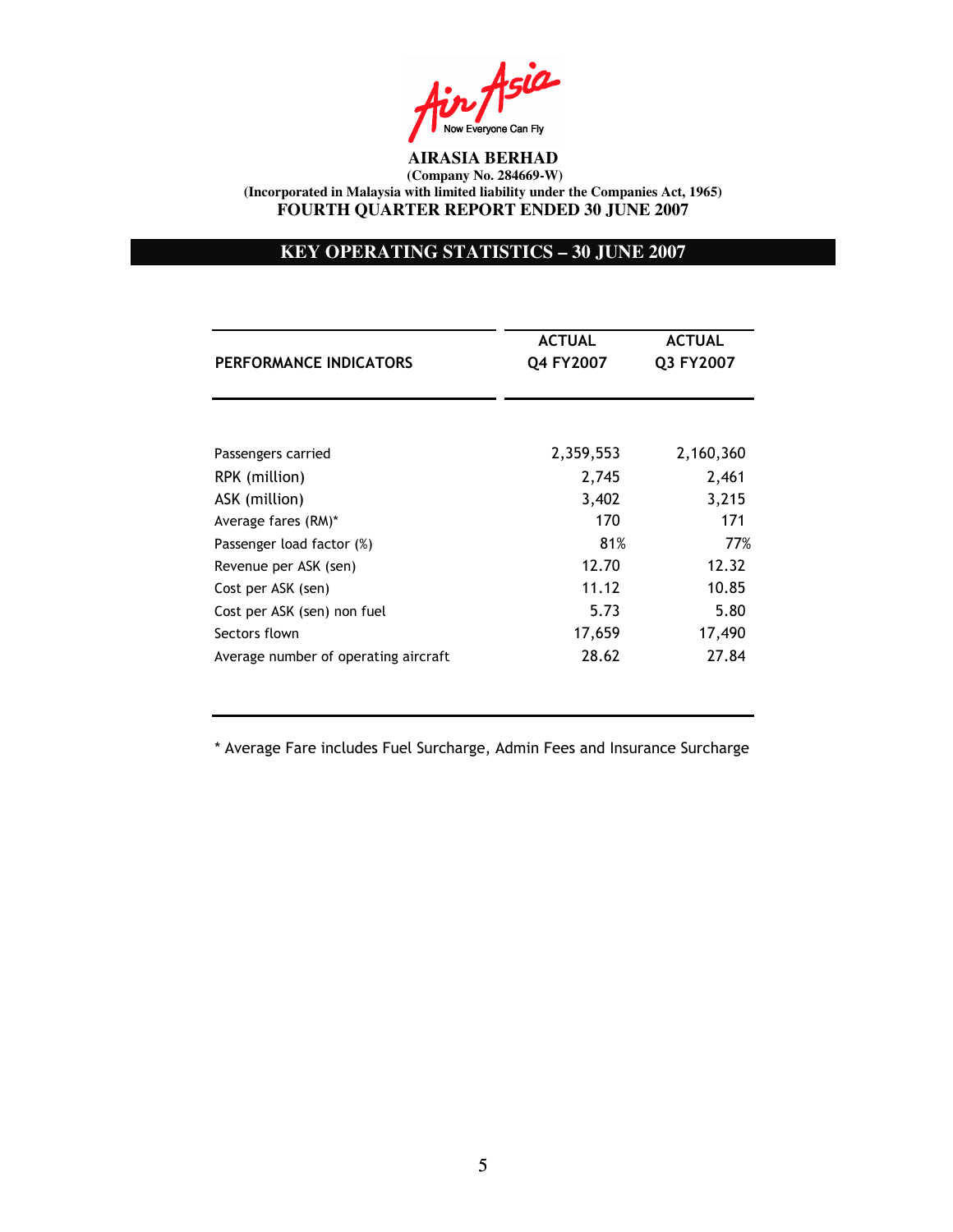Ain Asia

## **UNAUDITED NOTES TO THE ACCOUNTS – 30 JUNE 2007**

### **1. Basis of preparation**

The interim financial report is unaudited and has been prepared in accordance with Financial Reporting Standard ("FRS") 134: "Interim Financial Reporting" and paragraph 9.22 and Appendix 9B of the Bursa Malaysia Securities Berhad ("Bursa Malaysia") Listing Requirements.

The interim financial statements should be read in conjunction with the audited financial statements of the Group for the financial year ended 30 June 2006. The accounting policies and methods of computation adopted for the interim financial statements are consistent with those adopted for the annual audited financial statements for the financial year ended 30 June 2006, except for the accounting policy changes arising from the adoption of the following new/revised FRS that are effective for the Company's financial period beginning 1 July 2006. Details of these changes in accounting policies are set out in Note 2.

The preparation of an interim financial report in conformity with FRS 134: "Interim Financial Reporting", requires management and the Directors to make judgments, estimates and assumptions that affect the application of policies and reported amounts of assets and liabilities, income and expenses on a year to date basis. Actual results may differ from these estimates.

The interim financial report contains condensed consolidated financial statements and selected explanatory notes. The notes include an explanation of events and transactions that are significant to an understanding of the changes in financial position and performance of the Group since the 2006 annual financial statements. The interim consolidated financial report and notes thereon do not include all of the information required for a full set of financial statements prepared in accordance with FRSs.

The financial information relating to the financial year ended 30 June 2006 that is included in the interim consolidated financial report as being previously reported information does not constitute the Group's statutory financial statements for that financial year but is derived from those financial statements, other than those that have been restated as a result of the changes in accounting policies. The statutory financial statements for the year ended 30 June 2006 are available from the Company's registered office.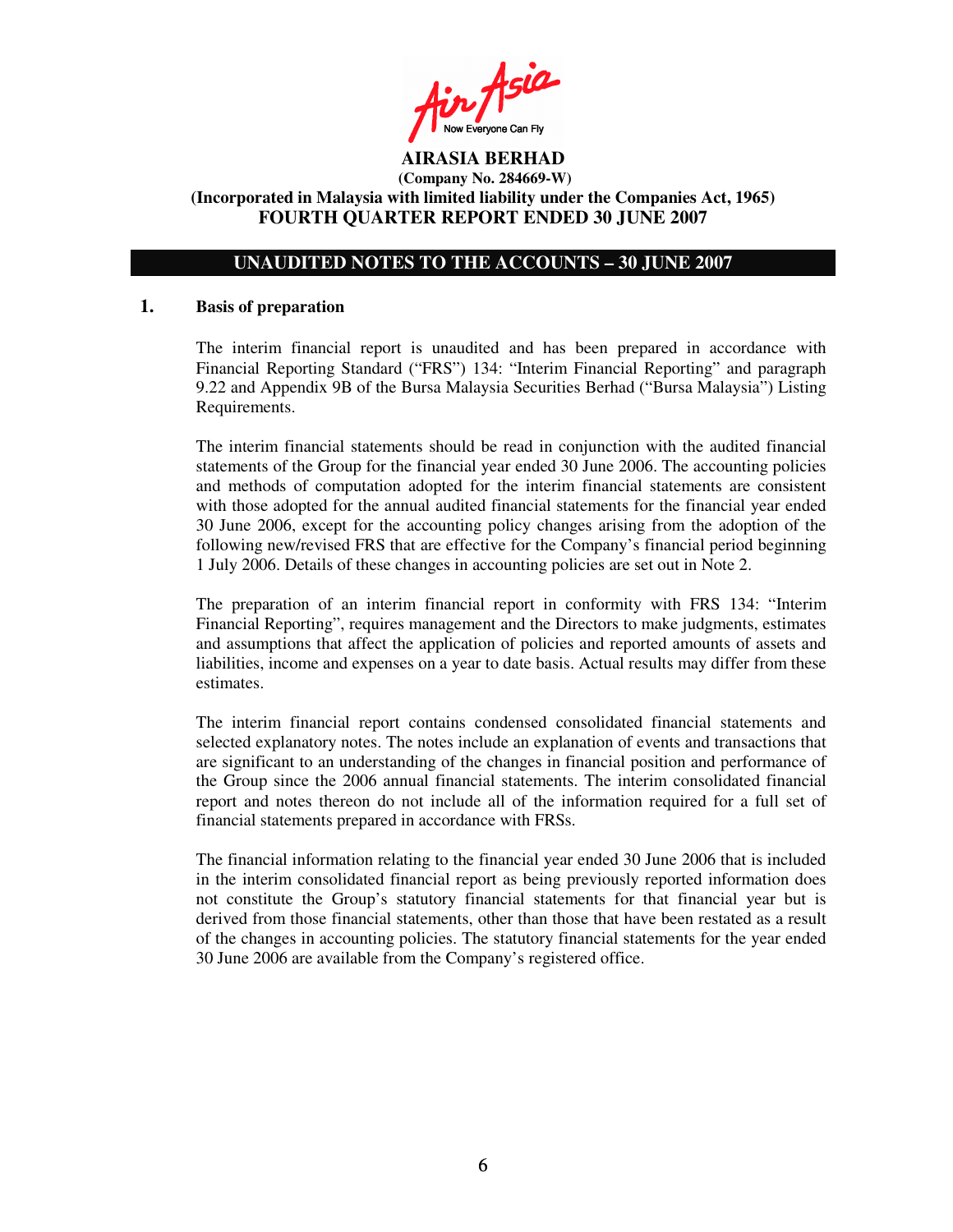Ain Asia

# **UNAUDITED NOTES TO THE ACCOUNTS – 30 JUNE 2007**

### **2. Summary of significant accounting policies**

#### **2(a) Changes in accounting policies**

The Malaysian Accounting Standards Board ("MASB") had issued a total of 21 new/revised FRSs, of which 18 are applicable to financial statements for annual periods beginning on or after 1 January 2006.

As required under FRS 108, the following describes the new Standards and Interpretations which have been issued by the MASB:

(i) Standards, amendments to published standards and Interpretation Committee ('IC') interpretations that are effective

The new accounting standards, amendments to published standards and IC interpretations to existing standards effective for the Group's financial years beginning on 30 June 2007 are as follows:

- FRS 1 First –Time Adoption of Financial Reporting Standards
- FRS 2 Share-based Payments
- FRS 3 Business Combinations
- FRS 5 Non-current Assets Held for Sale and Discontinued Operations
- FRS 101 Presentation of Financial Statements
- FRS 102 Inventories
- FRS 108 Accounting Policies, Changes in Estimates and Errors
- FRS 110 Events after the Balance Sheet Date
- FRS 116 Property, Plant and Equipment
- FRS 121 The Effects of Changes in Foreign Exchange Rates
- FRS 127 Consolidated and Separate Financial Statements
- FRS 128 Investments in Associates<br>FRS 131 Interests in Joint Ventures
- Interests in Joint Ventures
- FRS 132 Financial Instruments: Disclosure and Presentation
- FRS 133 Earnings Per Share
- FRS 136 Impairment of Assets
- FRS 138 Intangible Assets
- FRS 140 Investment Property

Amendment to FRS  $119_{2004}$  Employee Benefits - Employee Benefits - Actuarial Gain, Loss, Group Plans and Disclosures - in relation to the 'asset ceiling'test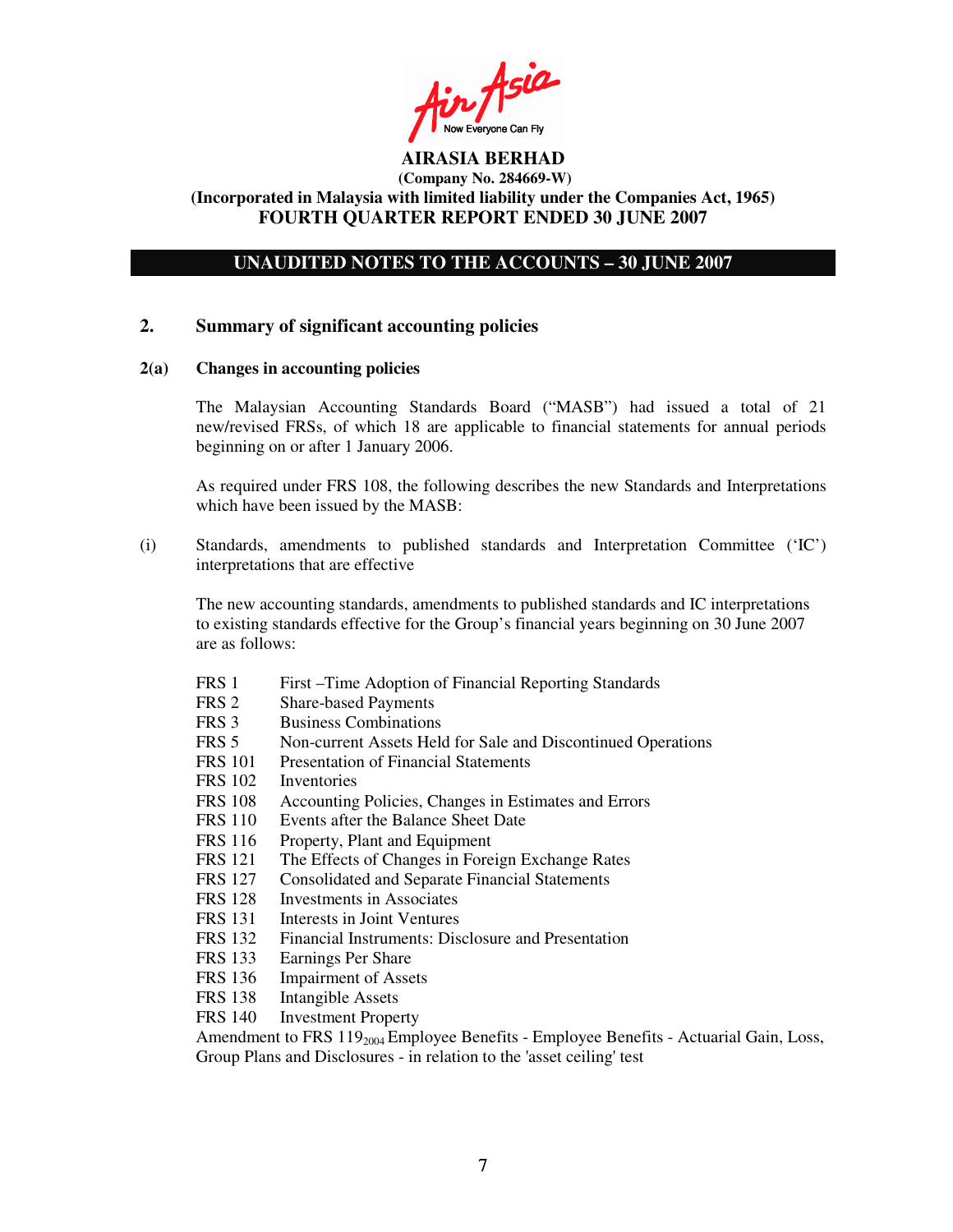Ain Asia

## **UNAUDITED NOTES TO THE ACCOUNTS – 30 JUNE 2007**

- (i) Standards, amendments to published standards and Interpretation Committee ('IC') interpretations that are effective (continued)
	- IC 107 Introduction to Euro
	- IC 110 Government Assistance No specific relation to Operating Activities
	- IC 112 Consolidation Special Purpose Entities
	- IC 113 Jointly Controlled entities Non-Monetary Contributions by Ventures<br>IC 115 Operating Leases Incentives
	- Operating Leases Incentives
	- IC 121 Income Taxes Recovery of Revalued Non-Depreciable Assets
	- IC 125 Income Taxes Changes in the Tax Status of an Entity or its Shareholders<br>IC 127 Evaluating the Substance of Transactions Involving the Legal Form of a Le
	- Evaluating the Substance of Transactions Involving the Legal Form of a Lease
	- IC 129 Disclosure Service Concession Arrangements
	- IC 131 Revenue Better Transactions Involving Advertising Services
	- IC 132 Intangible Assets Web Site Costs

All changes in the accounting policies have been made in accordance with the transitional provisions in the respective standards, amendments to the published standards and IC interpretations.

(ii) Standards, amendments to published standards and IC interpretations that are not yet effective and have not been early adopted

The new standards, amendments to published standards and interpretations that are mandatory for the Group's financial periods beginning on 1 July 2007, but which the Group has not early adopted, are as follows:

- FRS 124 Related Party Disclosures (effective for accounting periods beginning on or after 1 October 2006). This standard will affect the identification of related parties and some other related party disclosures. The Group will apply this standard from financial periods beginning 1 July 2007. The Group has not disclosed the financial impact of the application of this Standard following the transitional provision which provides exemption from early disclosure of the financial impact prior to its effective date.
- FRS 139 Financial Instruments: Recognition and Measurement (effective date yet to be determined by Malaysian Accounting Standards Board). This new standard establishes principles for recognising and measuring financial assets, financial liabilities and some contracts to buy and sell non-financial items. Hedge accounting is permitted only under strict circumstances. The Group will apply this standard when effective.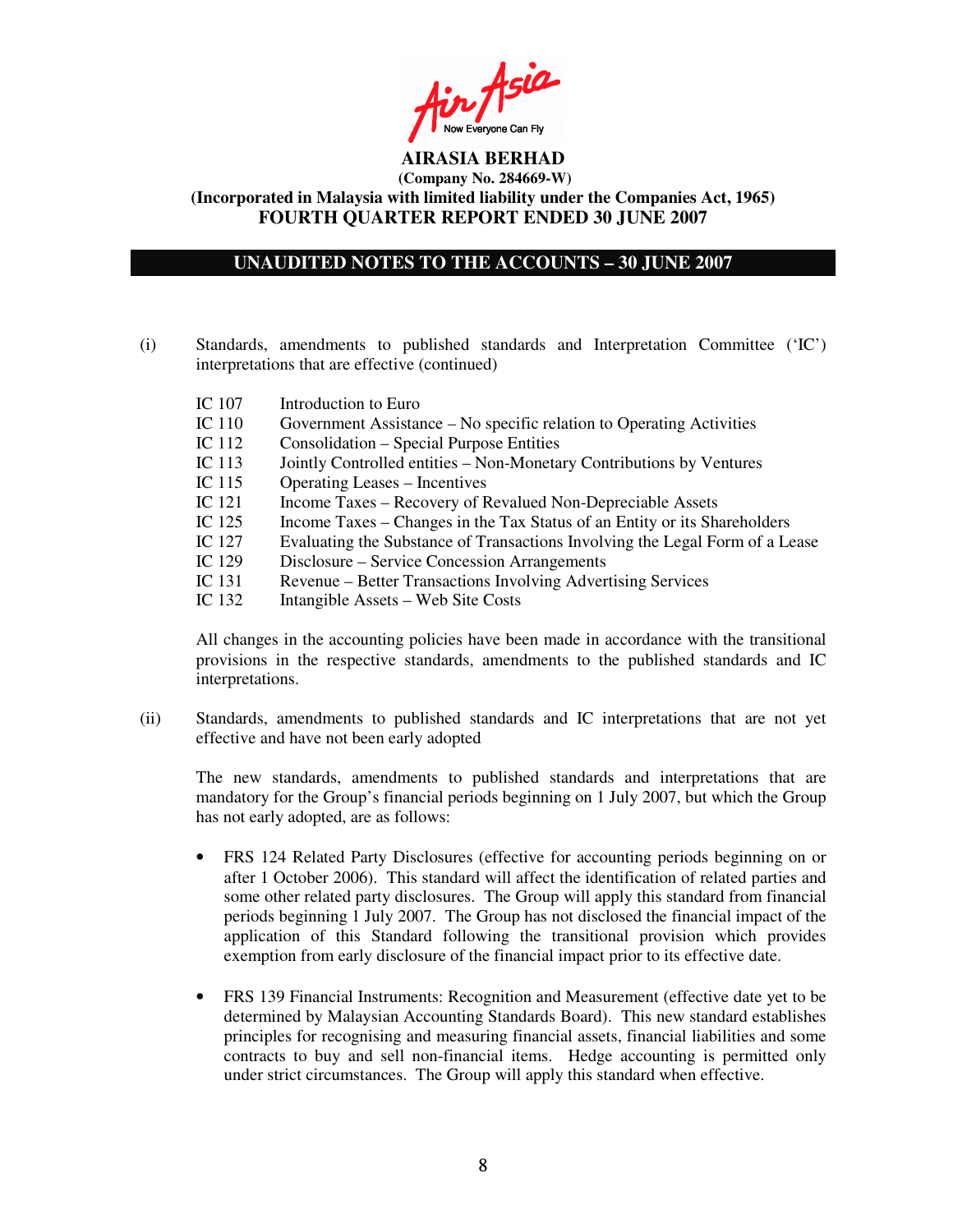Fin Asia

## **UNAUDITED NOTES TO THE ACCOUNTS – 30 JUNE 2007**

The MASB also issued the following revised Standards, amendment to Standards and IC Interpretations which are only effective for annual periods on or after 1 July 2007:

- FRS 111 Construction contracts
- FRS 112 Income Taxes
- FRS 118 Revenue
- FRS 120 Accounting for Government Grants and Disclosure of Government Assistance

Amendment to FRS 121 The Effects of Changes in Foreign Exchange Rates – Net Investment in Foreign Operation

- FRS 134 Interim Financial Reporting
- FRS 137 Provisions, Contingent Liabilities and Contingent Assets
- IC 1 Changes in Existing Decommissioning, Restoration and Similar Liabilities
- IC 2 Members'Shares in Co-operative Entities and Similar Instruments
- IC 5 Rights to Interest arising from Decommissioning, Restoration and Environmental Rehabilitation Funds
- IC 6 Liabilities arising from Participating in a Specific Market Waste Electrical and Electronic Equipment
- IC 7 Applying the Restatement Approach under FRS  $129<sub>2004</sub>$  Financial Reporting in Hyperinflationary Economies
- IC 8 Scope of FRS 2

Aside from the revision of FRS 112 (as detailed in 2 (b) (vii) the above standards, amendments to published standards and IC interpretations to existing standards are not anticipated to have significant impact to the financial statements of the Group.

- (iii) Standards that are yet to be effective and not relevant or material for the Group's operation
	- FRS 6 Exploration for and Evaluation of Mineral Resources (effective for accounting periods beginning on or after 1 January 2007). FRS 6 is not relevant to the Group's operations as the Group does not carry out exploration for an evaluation of mineral resources.
	- FRS 117 Leases (effective for accounting periods beginning on or after 1 October 2006). This standard requires the classification of leasehold land as prepaid lease payments. FRS 117 is not relevant to the Group as the Group does not have any leasehold land.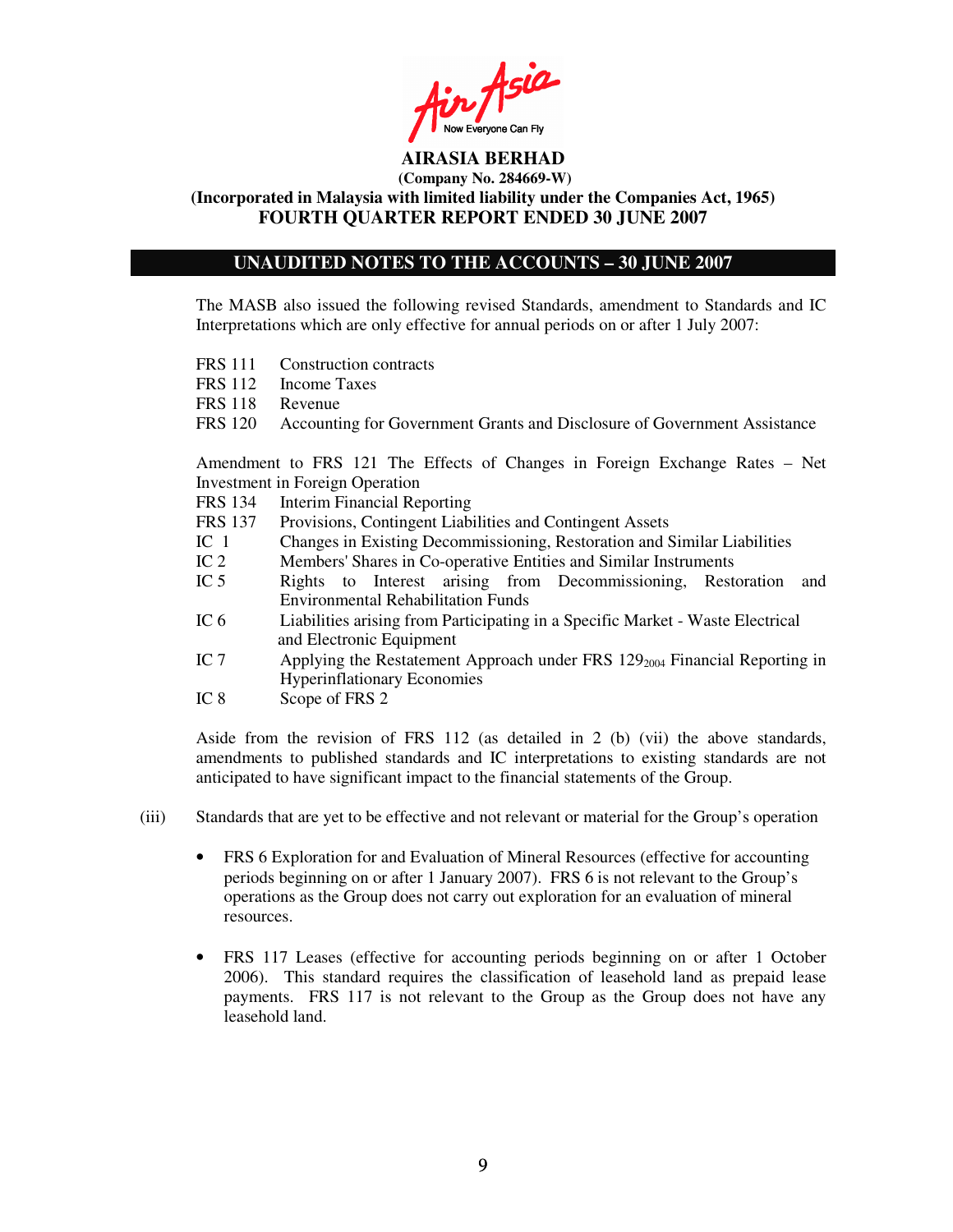Ain Asia

## **UNAUDITED NOTES TO THE ACCOUNTS – 30 JUNE 2007**

- (iii) Standards that are yet to be effective and not relevant or material for the Group's operation (continued)
	- Amendment to FRS1192004 Employee Benefits Actuarial Gains and Losses, Plans and Disclosures (effective for accounting periods beginning on or after 1 January 2007). This amendment introduces the option of an alternative recognition approach for actuarial gains and losses. It may impose additional recognition requirements for multi-employer plans where insufficient information is available to apply defined benefit accounting. It also adds new disclosure requirements.
- **2 (b)** Enumerated below are the changes to the accounting policies, presentation and disclosures to the financial statements of the Group result from the adoption of the relevant revised FRSs.

### **(i) FRS 3, FRS 136 and FRS 138**

The adoption of FRS 3, FRS 136 and FRS 138 has resulted in changes in accounting policy for goodwill. The accounting policy for goodwill is now extended to cover the following:

- (i) Recognition of contingent liabilities and intangible assets as part of allocation of the cost of acquisition in determining goodwill arising from acquisition;
- (ii) Recognition of the excess in fair value of the net identifiable assets acquired over the cost of acquisition immediately to the income statement;
- (iii) Allocation of goodwill to cash generating units for the purpose of impairment testing. Each cash-generating unit represents the lowest level within the Group at which goodwill is monitored for internal management purposes and which are expected to benefit from the synergies of the combination;
- (iv) Impairment of goodwill is charged to the Consolidated Income Statement as and when it arises and reversal is not allowed;
- (v) The accounting for goodwill and fair value adjustment arising from the acquisition of a foreign entity are treated as assets and liabilities of the acquiring entity and are recorded at the exchange rate at the date of acquisition. This change is in accordance with the transitional provision of FRS 121.

The above changes in accounting policy have been applied prospectively for business combinations with agreements dated on or after 30 June 2006.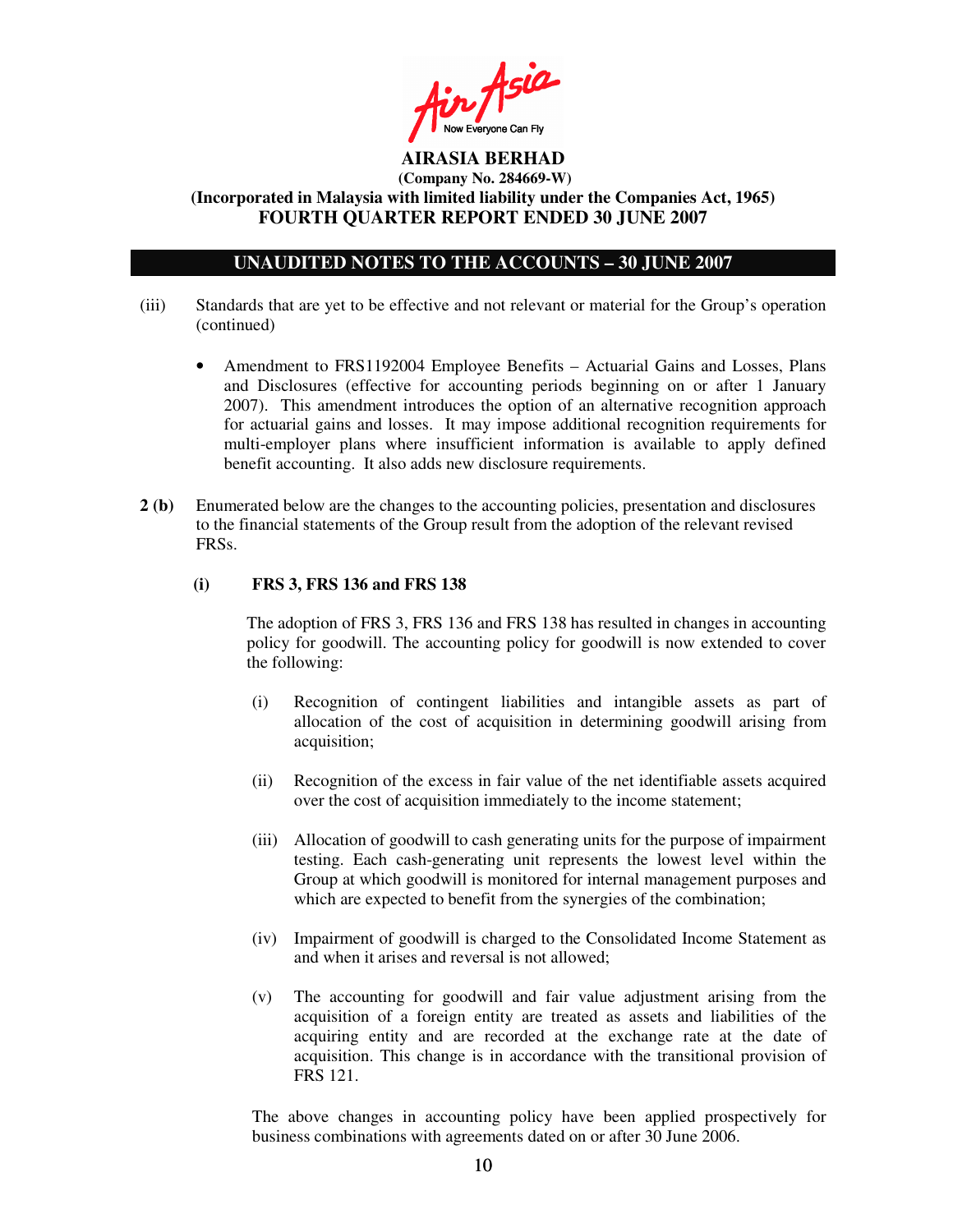Ain Asia

### **UNAUDITED NOTES TO THE ACCOUNTS – 30 JUNE 2007**

#### **(i) FRS 3, FRS 136 and FRS 138 (continued)**

The Group has reassessed the useful lives of its intangible assets in accordance with the transitional provisions of FRS 138. No material adjustment resulted from this assessment.

### **(ii) FRS 101: Presentation of Financial Statements and FRS 127: Consolidated and Separate Financial Statements – Minority interests**

FRS 101 has no financial impact on the Group but has affected the presentation of minority interest and certain disclosures. In the consolidated balance sheet, minority interest is now presented within equity, separately from parent shareholders'equity. Profit or loss in the consolidated income statement as well as total income and expenses for the year recognised directly in equity are now allocated between minority interest and equity holders of the parent.

Under FRS 101, the Group's share of results of jointly controlled entity and of associates are now shown net of tax.

The presentation of the comparative financial statements of the Group has been restated to conform with current period's presentation.

#### **(iii) FRS 116: Property, Plant and Equipment**

The adoption of FRS 116 has resulted in extension of the accounting policy on property, plant and equipment as follows:

- (i) The cost of property, plant and equipment includes costs of dismantling, removal and restoration, the obligation incurred as a consequence of installing the assets;
- (ii) The assets' residual values and useful life are reviewed and adjusted as appropriate at least at each financial year-end;
- (iii) Subsequent costs are included in the asset's carrying amount or recognised as a separate asset, as appropriate, only when it is probable that future economic benefits associated with the item will flow to the Group and the cost of the item can be measured reliably.

The Group has applied the aforesaid and no material adjustment resulted from this assessment.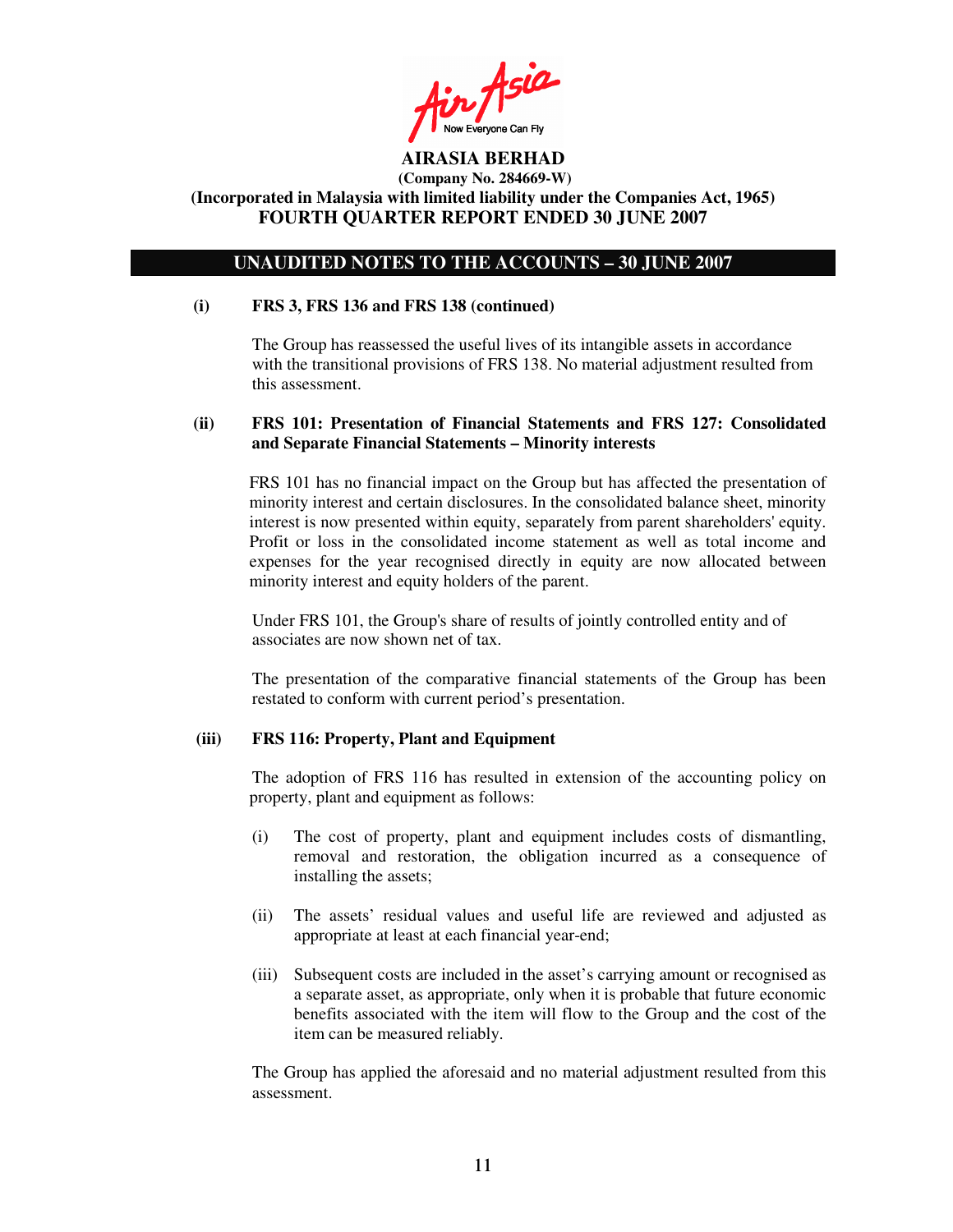Ain Asia

### **UNAUDITED NOTES TO THE ACCOUNTS – 30 JUNE 2007**

#### **(iv) FRS 121: The Effects of Changes in Foreign Exchange Rates**

The adoption of FRS 121 has no material effect on the Group's policies. The functional currency of each of the consolidated entities has been re-evaluated based on the guidance of the revised standard. All of the Group's entities have the same functional currency as their measurement currency.

The Group has applied the accounting for goodwill and any fair value adjustment arising on the acquisition of a foreign entity as assets and liabilities of the foreign entity prospectively in accordance with the transitional provision of FRS 121.

#### **(v) FRS 128: Investments in Associates**

FRS 128 states that interest in an associate is defined as "the carrying amount of the investment in the associate under the equity method together with any longterm interests that, in substance, form part of the investor's net investment in the associate".

In the previous quarters, the Group had equity accounted for additional share of losses in the associated company in Indonesia amounting to RM31.3 million. This change in accounting policy has been applied retrospectively with restatement made to the comparatives.

The Group has now reassessed the amounts due from the associate and concluded that all balances are trade in nature and repayable within the next twelve months. On this basis, the share of losses of the investment in associate was equity accounted for by the Group and limited to the Group's investment in the ordinary share capital of the associate.

#### **(vi) Repair and maintenance expenditure**

Aircraft maintenance and overhaul costs of the leased aircraft were previously expensed as incurred. The Group has now changed the accounting policy for maintenance and overhaul costs for leased aircrafts by accruing these costs upfront on the basis of hours flown. The change is consistent with current industry practices based on a comparison with the practices of a number of airlines.

This change constitutes a change in accounting policy which has been applied in accordance with FRS108 "Accounting Policies, Changes in Accounting Estimates and Errors", ie applied retrospectively by recording a prior year adjustment for the accrual of repairs and maintenance expenses calculated in respect of hours already flown for prior periods. The effect of this change is illustrated in note 2(c).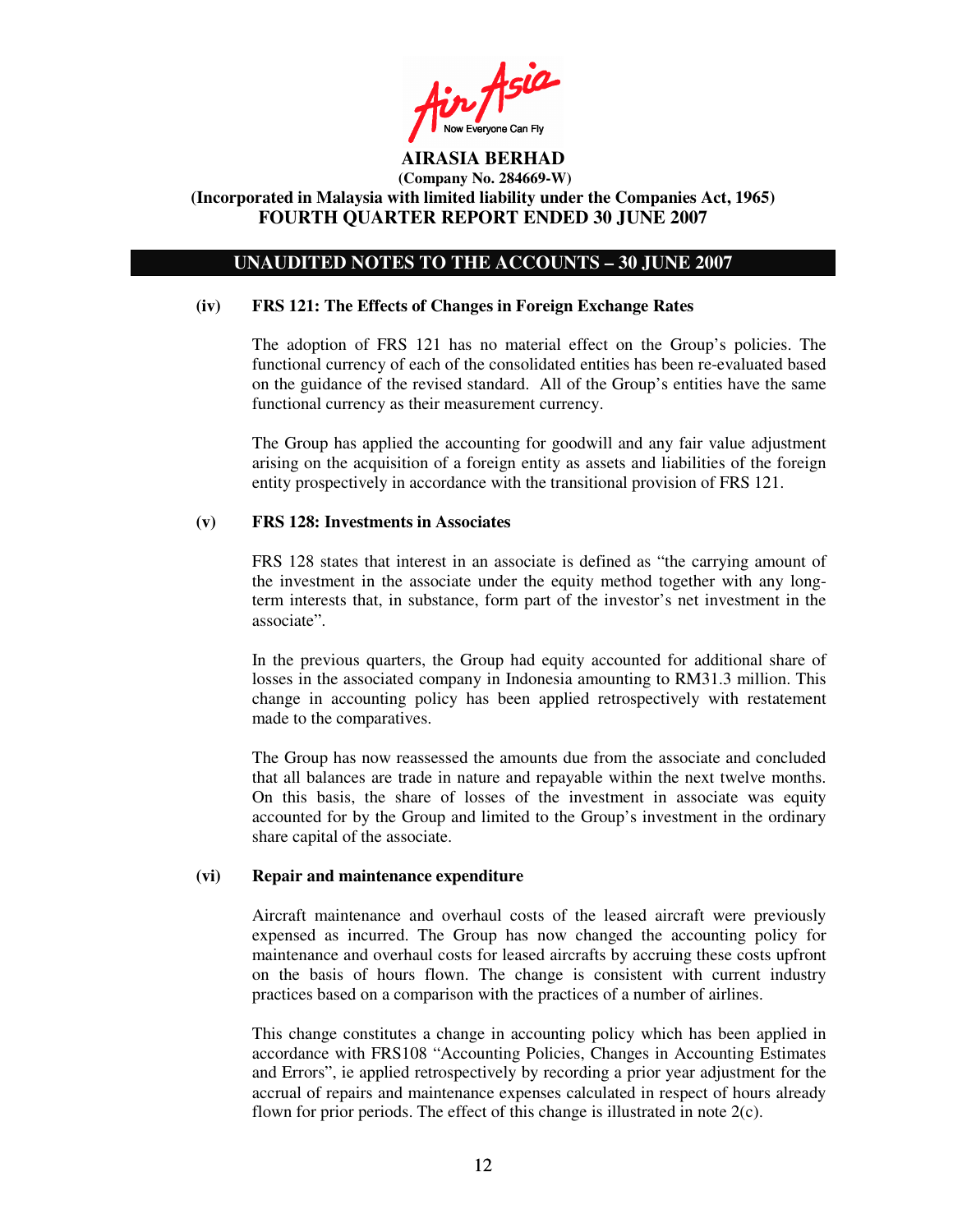$\mathcal{L}_{\mathcal{P}}$ 

### **UNAUDITED NOTES TO THE ACCOUNTS – 30 JUNE 2007**

#### **(vii) FRS 112 : Income Taxes**

On 15 June 2007, MASB issued FRS112 'Income Taxes' to revise the existing FRS112  $_{2004}$  'Income Taxes'. The revised FRS will be effective for financial statements covering periods beginning on or after 1 July 2007.

With the removal of paragraph 36 in FRS112 <sub>2004</sub> which explicitly prohibits the recognition of deferred tax on reinvestment allowance or other allowances in excess of capital allowance, entities can now account for these items either as tax credits or investment tax credits.

As at 30 June 2007, the total investment tax allowance available to AirAsia amounted to RM1,628.8 million. The Group has assessed the nature of the allowance and concluded that it constitutes an investment tax credit.

The Group has now early adopted the revised standard and this change constitutes a change in accounting policy which will be applied in accordance with FRS108 "Accounting Policies, Changes in Accounting Estimates and Errors", ie applied retrospectively by recording a prior year adjustment. The effect of this change is illustrated in Note 2 (c).

#### **(viii) Reclassification of revenue components**

Fuel surcharge, passenger liability insurance and admin fees was previously classified as part of cost of sales. The Group has now reclassified these surcharges as part of revenue. The impact of the reclassification to the revenue component for the previous financial year and preceding year corresponding quarter is RM208.1 million and RM75.6 million respectively.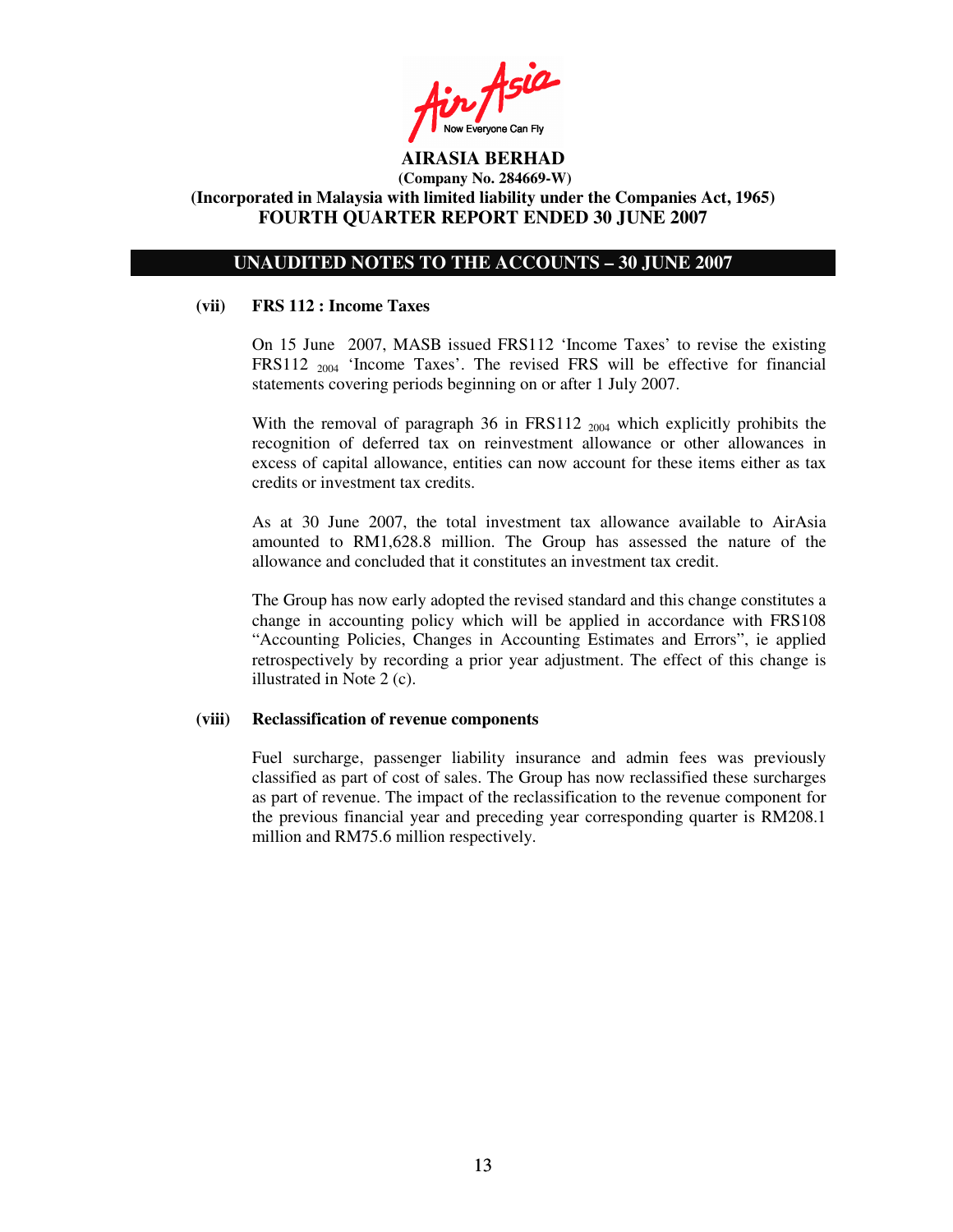$A$ sia Now Everyone Can Fly

# **UNAUDITED NOTES TO THE ACCOUNTS – 30 JUNE 2007**

### **2(c) Comparatives figures**

The effects of the changes in presentation and accounting policies as mentioned in sub-note (b) above are illustrated below:

| <b>RM</b> ( <i>'</i> 000)                                                                | <b>Retained</b><br>profits | Capital and<br>other reserves | Total     | <b>Minority</b><br><b>interests</b> | <b>Total</b><br>equity |
|------------------------------------------------------------------------------------------|----------------------------|-------------------------------|-----------|-------------------------------------|------------------------|
| At 1 July 2006 (As previously<br>stated)                                                 | 109,165                    | 943,426                       | 1,052,591 | 27                                  | 1,052,618              |
| Change in accounting policy $-$<br>repair and maintenance<br>expenditure Note $2(b)(vi)$ | (46, 834)                  |                               | (46, 834) |                                     | (46, 834)              |
| Effect of early adoption of<br>FRS112 Note $2(b)(vii)$                                   | 142,619                    |                               | 142.619   |                                     | 142,619                |
| As restated                                                                              | 204,950                    | 943,426                       | 1,148,376 | 27                                  | 1,148,403              |

### **Effect of changes in accounting policies (increase/(decrease))**

| RM(900)                                                                                | <b>Retained</b><br>profits | Capital and<br>other reserves | <b>Total</b> | <b>Minority</b><br><i>interests</i> | <b>Total equity</b> |
|----------------------------------------------------------------------------------------|----------------------------|-------------------------------|--------------|-------------------------------------|---------------------|
| At 1 July 2005 (As previously<br>stated)                                               | 20,751                     | 932,105                       | 952,856      | 15                                  | 952,871             |
| Change in accounting policy -<br>repair and maintenance<br>expenditure Note $2(b)(vi)$ | (17, 491)                  | $\overline{\phantom{a}}$      | (17, 491)    | $\overline{\phantom{a}}$            | (17, 491)           |
| As restated                                                                            | 3,260                      | 932,105                       | 935,365      | 15                                  | 935,380             |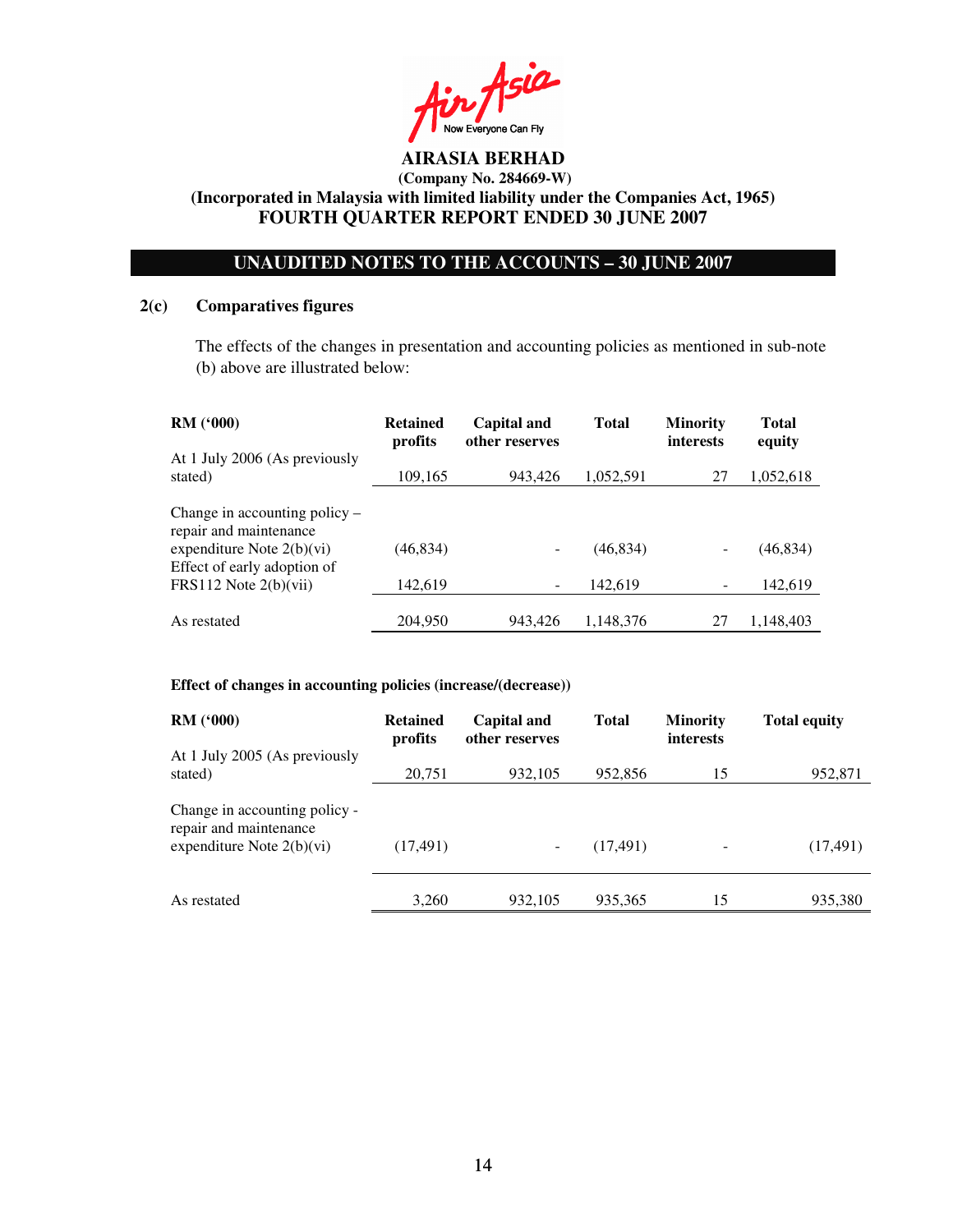Ain Asia

## **UNAUDITED NOTES TO THE ACCOUNTS – 30 JUNE 2007**

#### **3. Auditors' report on preceding annual financial statements**

The auditors have expressed an unqualified opinion on the Group's statutory financial statements for the year ended 30 June 2006 in their report dated 30 October 2006.

#### **4. Seasonality of operations**

AirAsia is basically involved in the provision of air transportation services and thus, is subject to the seasonal demand for air travel. The passenger load factor has increased from 77% in the previous quarter to 81% in the current quarter under review. This pattern is in line with the expectation of the Group.

### **5. Unusual items due to their nature, size or incidence**

The Group had disposed of 19 interest rate swaps on 12 June 2007 resulting in a gain from the sales of these swaps of RM73 million which is included in other operating income. As of the end of the financial year 30 June 2007, the Group has a total of 41 interest rate swaps.

There were no other unusual items affecting assets, liabilities, equity, net income or cash flows during the current quarter and financial period-to-date, except for the changes in accounting policies as disclosed in Note 2.

#### **6. Changes in estimates**

Other than described in Note  $2(b)(iii)$ , there were no changes in estimates that have had material effect in the current quarter and financial period-to-date results.

### **7. Capital and reserves**

During the twelve month period ended 30 June 2007, the issued and paid-up capital of the Company increased from 2,346,488,080 to 2,360,766,080 ordinary shares by the issuance of 14,279,000 ordinary shares of RM0.10 each pursuant to the exercise of ESOS at the option price of RM1.08. Other than the above, there was no issuance, cancellation, repurchases, resale and repayment of debt and equity securities for the period ended 30 June 2007.

#### **8. Dividend paid**

There were no dividends paid in the quarter ended 30 June 2007.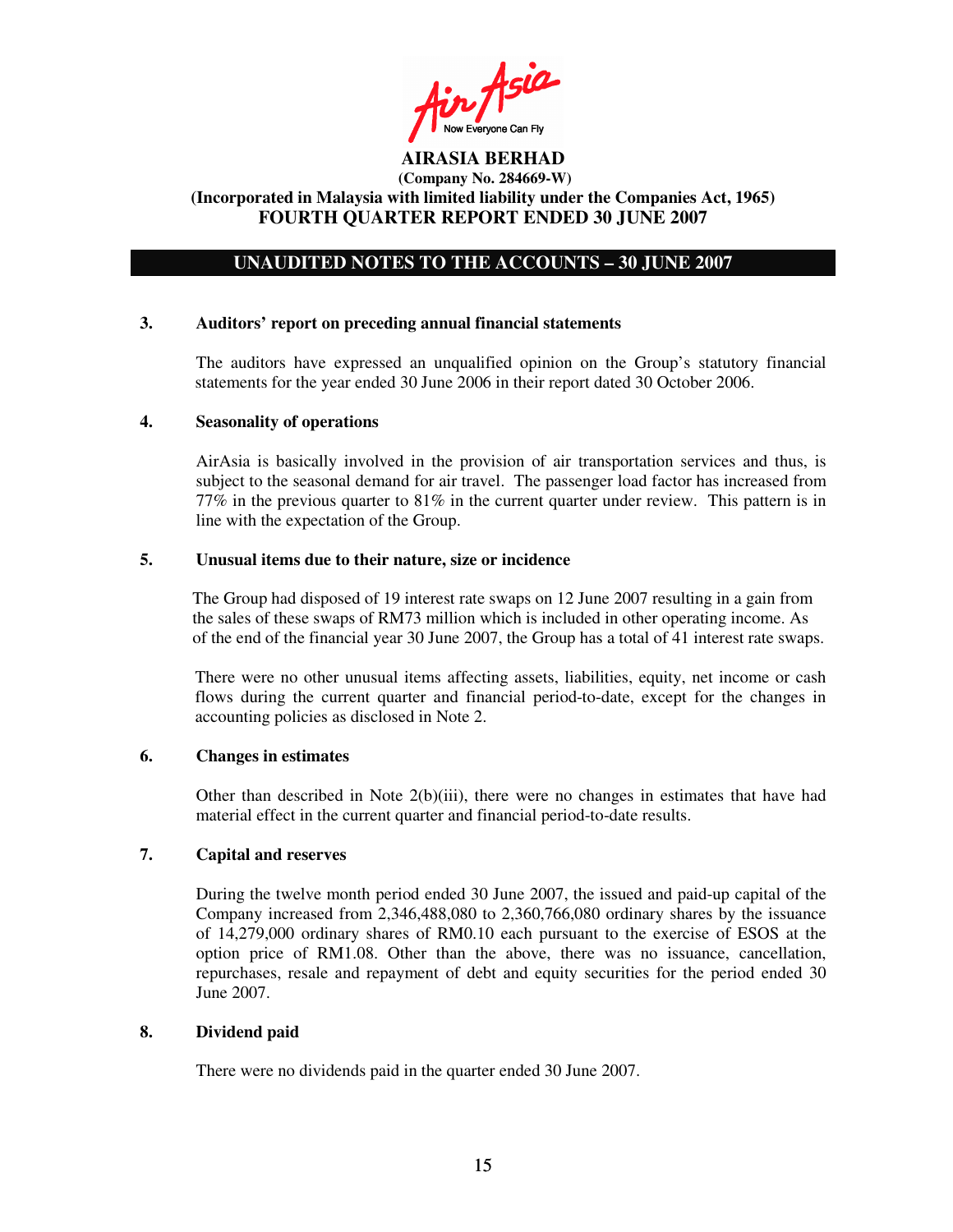Ain Asia

# **UNAUDITED NOTES TO THE ACCOUNTS – 30 JUNE 2007**

### **9. Segment reporting**

Segmental information is not presented as there are no significant business segments other than the provision of air transportation services. The financial results for the quarter under review include the Group's share of results from our operations in a jointly controlled entity, Thailand Thai AirAsia Co. Ltd ("Thai AirAsia"). The financial result from the operations in Thailand is not significant compared to the Malaysian operations.

### **10. Property, plant and equipment**

#### *(a) acquisition and disposals*

During the fourth quarter ended 30 June 2007, the Group acquired plant and equipment with a cost of RM2,396 million (fourth quarter ended 30 June 2006: RM1051 million). The Group also disposed Boeing 737-300 rotables for RM15.9 million (2006: Nil) to GE Group.

#### *(b) valuation*

There was no revaluation of property, plant and equipment for the financial year ended 30 June 2007.

#### **11. Post balance sheet events**

There were no material events after the period end that has not been reflected in the financial statements for the financial period ended 30 June 2007.

### **12. Changes in composition of the Group**

The Company incorporated a wholly owned subsidiary i.e AirAsia (B) Sdn. Bhd ("AASB") in Negara Brunei Darussalam on 10 July 2006 with an authorised capital of BND\$100,000.00 and an initial paid up capital is BND\$600.00.

Other than the above, there were no changes in the composition of the Group, including business combinations, acquisition or disposal of subsidiaries and long term investments, restructuring and discontinuing operations during the quarter.

### **13. Contingent assets**

As at the date of this report, the Group does not have any contingent assets.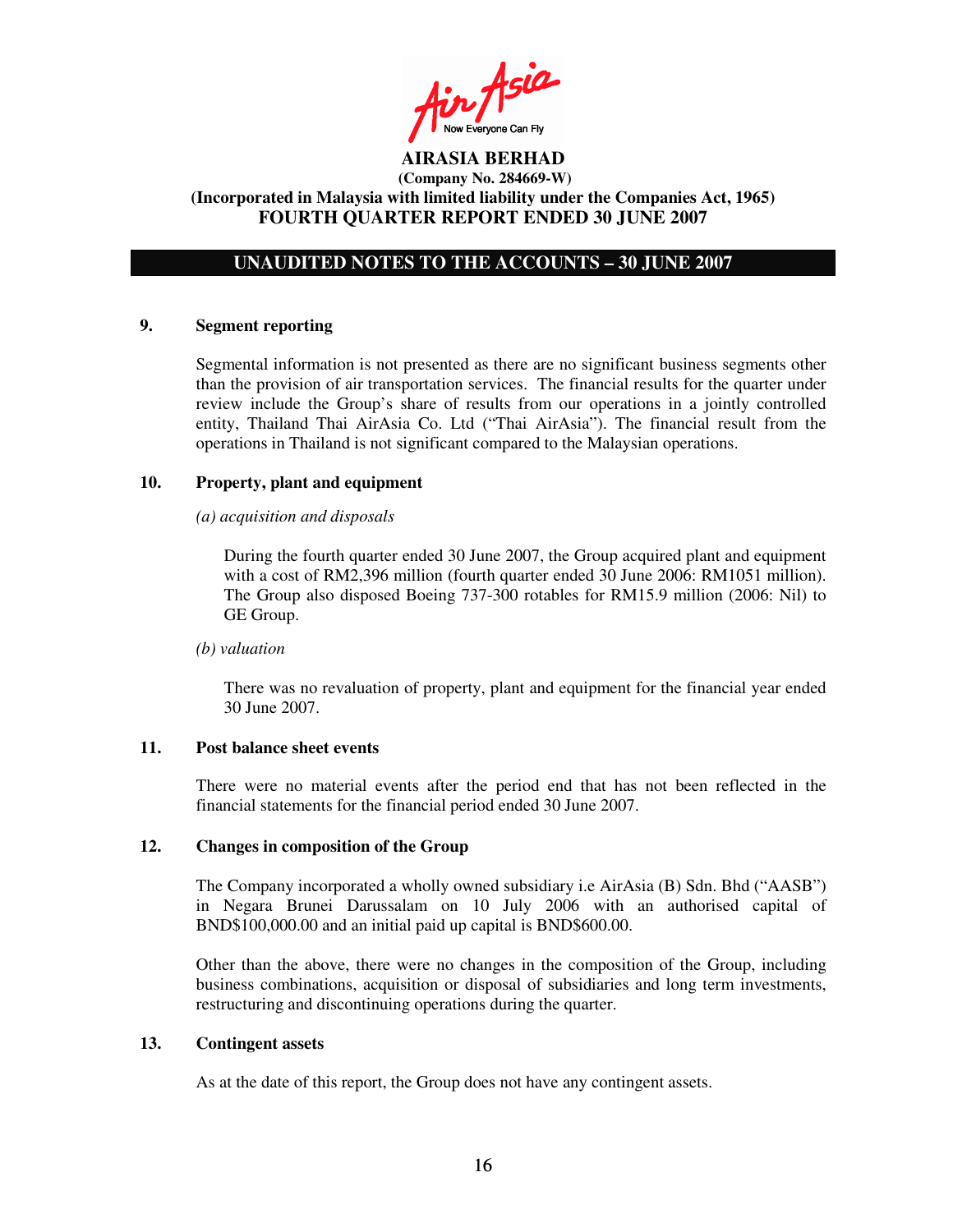in Asia Now Everyone Can Fly

# **UNAUDITED NOTES TO THE ACCOUNTS – 30 JUNE 2007**

### **14. Changes in Contingent liabilities Since the Last Annual Balance Sheet Date**

In the previous financial year, the Group had disclosed the potential penalty payable in respect of late payment of certain withholding tax estimated to be RM10.4 million. The Company had applied for the waiver of this penalty and were of the opinion that the waiver application will receive due consideration from the government. During the financial year, the penalty waiver was finalised and settled for RM1 million

Aside from the above, there were no material changes in contingent liabilities since the latest audited financial statements of the Group for the financial year ended 30 June 2006

### **15. Capital commitments outstanding not provided for in the interim financial report**

Capital commitments for property, plant and equipment:

|                                   |            | Group and Company |
|-----------------------------------|------------|-------------------|
|                                   | 30.06.07   | 30.06.06          |
|                                   | RM'000     | RM'000            |
| Contracted for                    | 18,405,482 | 6,805,533         |
| Authorised but not contracted for | 98,664     | 99,928            |
|                                   |            |                   |
|                                   | 18,504,146 | 6,905,461         |
|                                   |            |                   |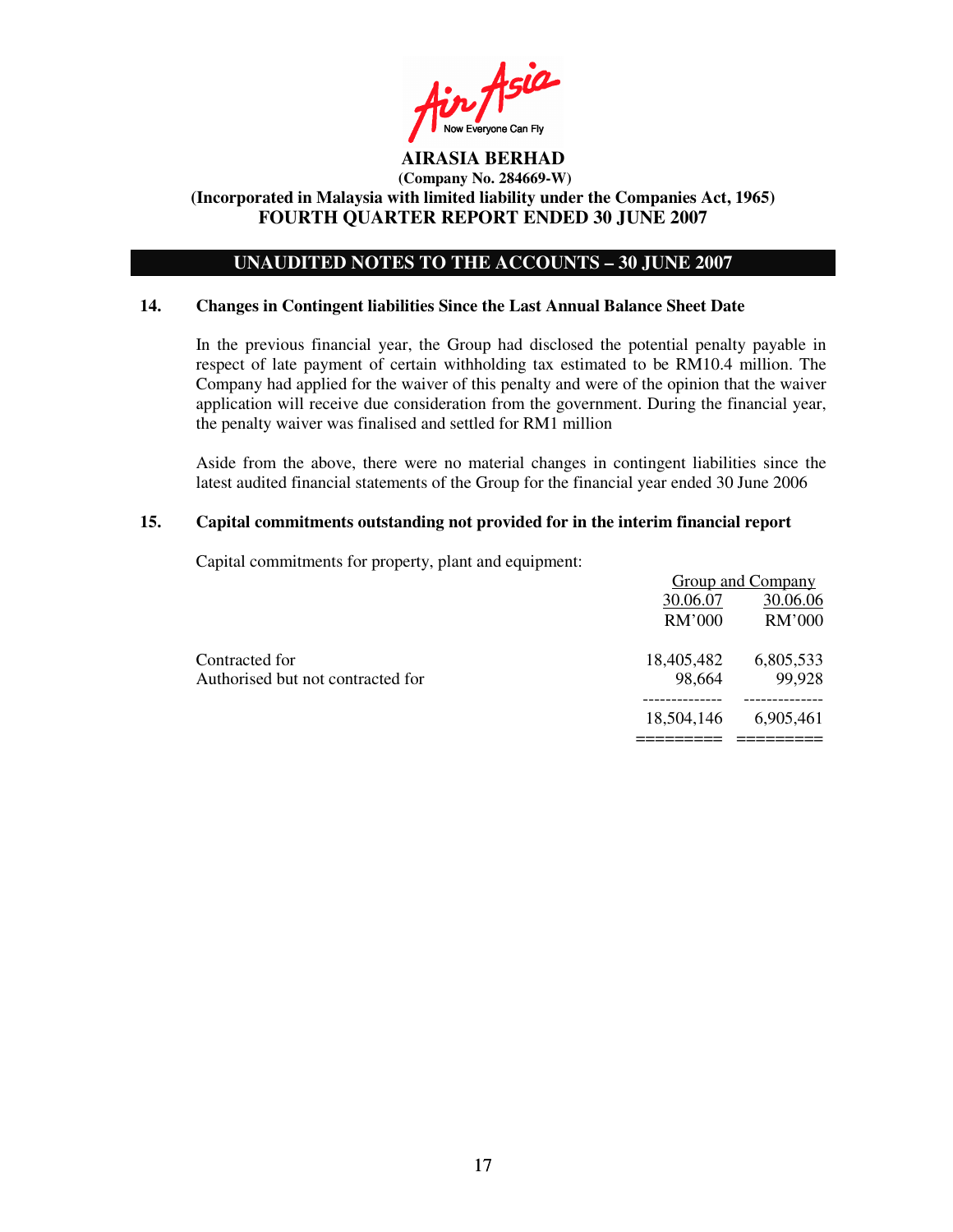n Asia Now Everyone Can Fly

# **UNAUDITED NOTES TO THE ACCOUNTS – 30 JUNE 2007**

### **16. Material related party transactions**

Details of the relationship and transactions between AirAsia and its related parties are as described below. The related party transactions described were carried out on the terms and conditions obtainable in transactions with unrelated parties unless otherwise stated.

| Name of company                  | <b>Relationship</b>                        |
|----------------------------------|--------------------------------------------|
| Thai AirAsia                     | A jointly controlled entity of the Company |
| PT Indonesia AirAsia             | An associate of the Company                |
| Fly Asian Xpress Sdn Bhd ("FAX") | Common shareholders and directors          |

|                          |                                     |                     | Group               |
|--------------------------|-------------------------------------|---------------------|---------------------|
|                          |                                     | Twelve months ended | Twelve months ended |
|                          |                                     | 30 June 2007        | 30 June 2006        |
|                          |                                     | RM'000              | RM'000              |
|                          | Thai AirAsia                        |                     |                     |
| $\overline{\phantom{a}}$ | Sublease rental income on aircrafts | 33,099              | 20,517              |
| $\blacksquare$           | Lease rental income on aircrafts    | 18,009              | 19,682              |
| $\overline{\phantom{a}}$ | Maintenance and overhaul charges    | 29,564              | 39,319              |
|                          | PT Indonesia AirAsia                |                     |                     |
| $\overline{\phantom{a}}$ | Sublease rental income on aircrafts | 15,722              | 11,538              |
| $\overline{\phantom{a}}$ | Lease rental income on aircrafts    | 13,336              | 10,521              |
| $\overline{\phantom{a}}$ | Maintenance and overhaul charges    | 18,034              | 24,990              |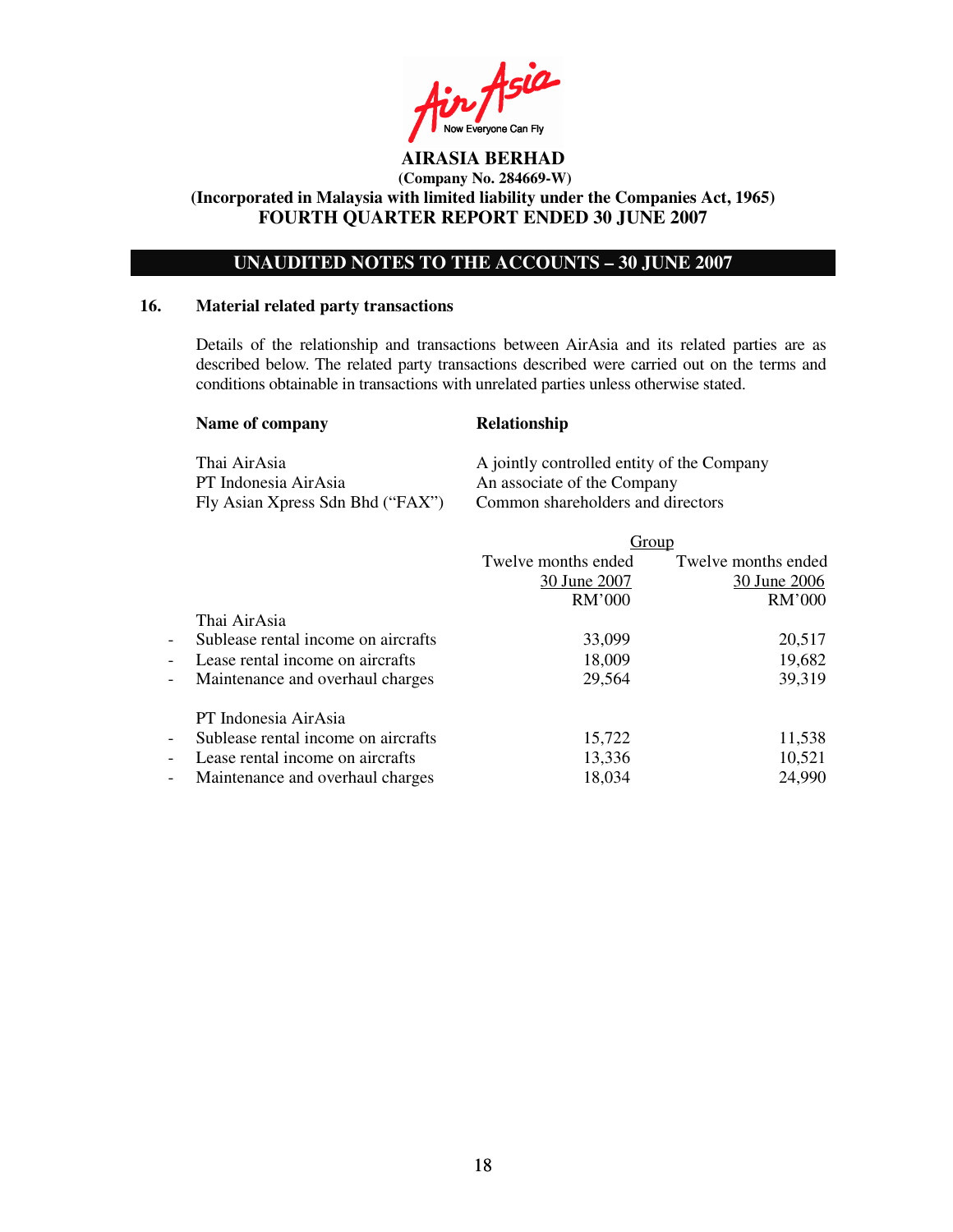in Asia

# **UNAUDITED NOTES TO THE ACCOUNTS – 30 JUNE 2007**

### **17. Review of performance**

| <b>Quarter Ended: 30 June</b><br><b>RM '000</b> | Q4 2007   | Q4 2006<br>(restated) | Q407 vs.<br><b>O406</b> |
|-------------------------------------------------|-----------|-----------------------|-------------------------|
| <b>Revenue</b>                                  | 432,154   | 313,725               | $38\%$                  |
| <b>EBITDAR</b>                                  | 164,856   | 73,199                | 125%                    |
| Pretax profit                                   | 130,365   | 13,893                | 838%                    |
| Net Income (including deferred tax)             | 185,050   | 130,769               | $42\%$                  |
| <b>EBITDAR</b> Margin                           | 38.1%     | 23.3%                 | $14.8$ ppt              |
| Pretax profit Margin                            | 30.2%     | $4.4\%$               | 25.7 ppt                |
| Net Income Margin                               | 42.8%     | 41.7%                 | $1.1$ ppt               |
| Passengers Carried                              | 2,359,553 | 1,623,130             | 45%                     |
| Average Fare (RM)                               | 170       | 184                   | $-8\%$                  |
| <b>Load Factor</b>                              | 80.7%     | 82.9%                 | $-2$ ppt                |

#### **(A) Performance of current quarter against same quarter last year**

The Group recorded revenue of RM432 million for the quarter ended 30 June 2007 ("4Q07"), 38% higher than the revenue of RM314 million recorded in the quarter ended 30 June 2006 ("4Q06"). The Group's profit before tax improved by 838% to RM130 million as compared to the restated profit before tax of RM14 million achieved in 4Q06. The corresponding quarter's profit before tax was restated as explained in Note 2 (c) above.

The positive growth in results was attributed to higher passenger volume achieved and higher contribution from ancillary income. Passenger volume grew by 45% in 4Q07 as compared to 4Q06. Load factor was lower by two percentage points to 81% and average fare was lower by 8% at RM170 as compared to RM184 achieved in 4Q06. The lower average fare and load factor achieved reflects the introduction of additional frequencies (inclusive of international flights) from Kuala Lumpur and Kota Kinabalu bases. In addition, the flight stage length of the Group in the quarter under review was 4% shorter than in 4Q06. Shorter flights will naturally render lower average fare; this pattern is in line with the normal business practices and is within the expectation of the Group.

Other operating income included the gains on disposal of 19 interest rate swaps for RM73 million as a result of profit taking activities in the current quarter as disclosed in Note 5. The interest rate futures market spiked during the period due to geopolitical factors and increased demand for treasuries. The management was in the view that the market value for interest rate swaps was attractive and decided to monetize 19 interest rate swaps. The Group has 41 remaining interest rate swaps.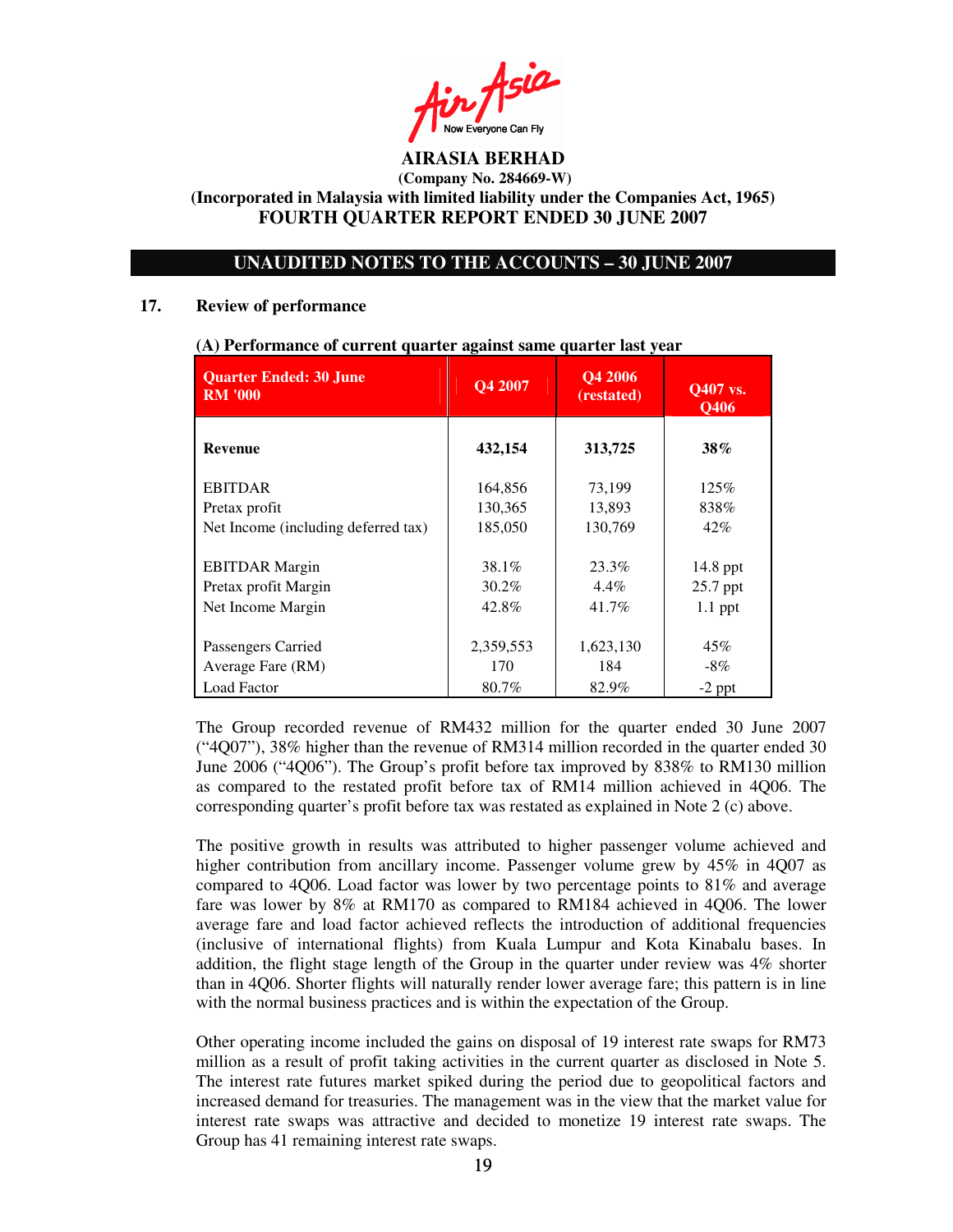$\mathcal{L}_{\mathcal{P}}$ 

### **UNAUDITED NOTES TO THE ACCOUNTS – 30 JUNE 2007**

| <b>12-months Ended: 30 June</b><br><b>RM '000</b> | <b>FY2007</b> | <b>FY2006</b><br>(restated) | <b>FY2007 vs.</b><br><b>FY2006</b> |
|---------------------------------------------------|---------------|-----------------------------|------------------------------------|
| <b>Revenue</b>                                    | 1,603,261     | 1,058,107                   | $52\%$                             |
| <b>EBITDAR</b>                                    | 490,026       | 253,926                     | 93%                                |
| Pretax profit                                     | 278,048       | 86,174                      | 223\%                              |
| Net Income (including deferred tax)               | 498,057       | 201,702                     | 147%                               |
|                                                   |               |                             |                                    |
| <b>EBITDAR</b> Margin                             | 30.6%         | 24.0%                       | $6.6$ ppt                          |
| Pretax profit Margin                              | 17.3%         | 8.1%                        | $9.2$ ppt                          |
| Net Income Margin                                 | 31.1%         | 19.1%                       | $12.0$ ppt                         |
|                                                   |               |                             |                                    |
| Passengers Carried                                | 8,737,939     | 5,719,411                   | 53%                                |
| Average Fare (RM)                                 | 171           | 174                         | $-2\%$                             |
| Load Factor                                       | 79.6%         | 77.5%                       | $2.1$ ppt                          |

### **(B) Performance of current financial year against last financial year**

The Group recorded revenue of RM1,603 million for the financial year ended 30 June 2007 ("FY2007"), 52% higher than the revenue of RM1,058 million recorded in the financial year ended 30 June 2006 ("FY2006"). The Group's profit before tax improved by 223% to RM278 million as compared to the restated profit before tax of RM86 achieved in FY2006. The corresponding quarter's profit before tax was restated as explained in Note 2 (c) above.

The positive growth in results was attributed to higher passenger volume achieved and higher contribution from ancillary income. Passenger volume grew by 53% in FY2007 as compared to FY2006. Load factor was higher by 2 percentage points to 80% and average fare was lower by 2% at RM171 as compared to RM174 achieved in FY2006. The lower average fare is a result of a 6% shorter stage length. Shorter flight will naturally render lower average fare; this pattern is in line with the normal business practices and is within the expectation of the Group.

The Group recorded profit before tax margins of 17.3% FY2007, 9.2 percentage points higher than the profit before tax margin of 8.1% recorded in FY2006. Profit margins have expanded strongly due to the stronger revenue contribution as cost increased at a slower rate as compared to revenue growth.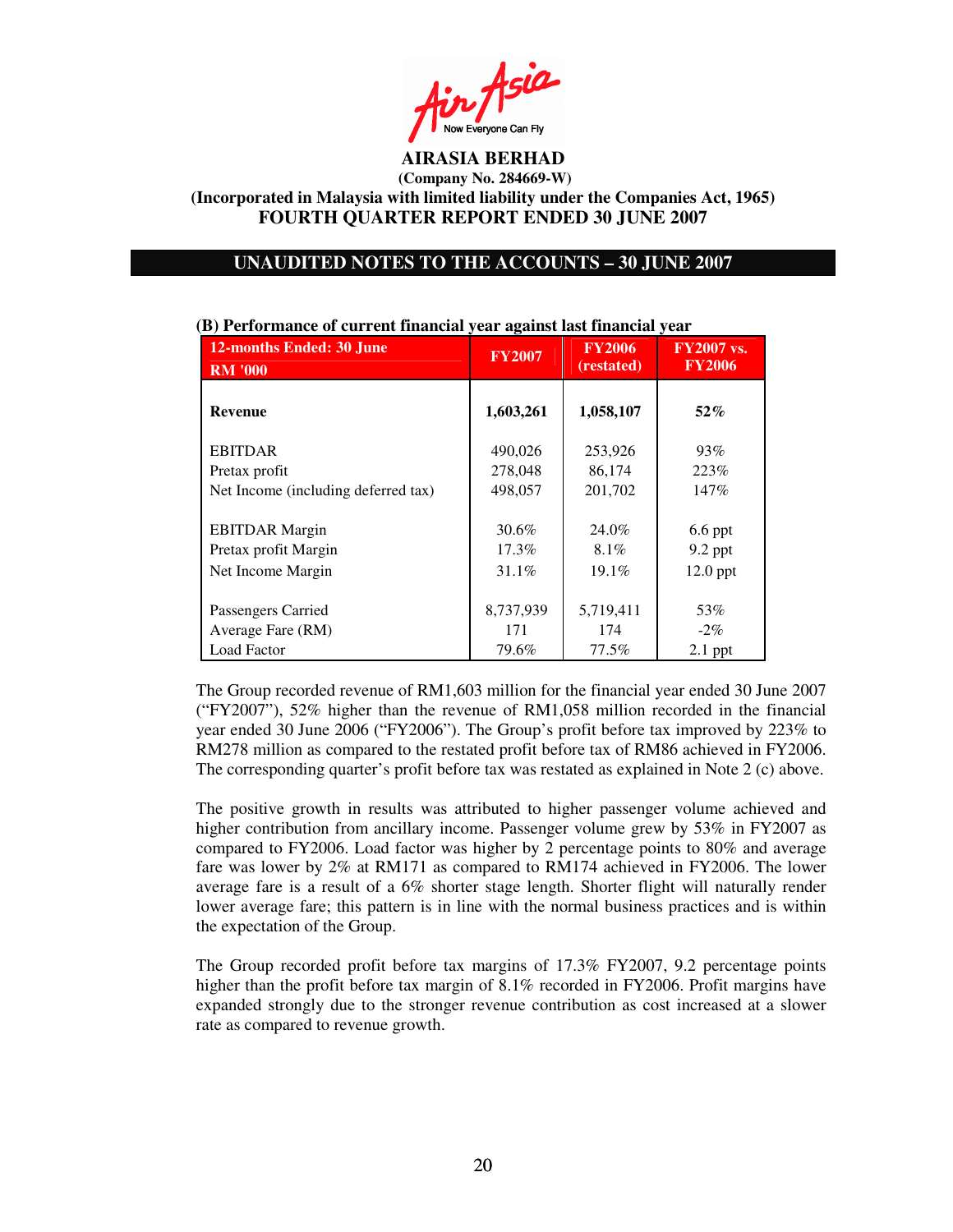Fin Asia

### **UNAUDITED NOTES TO THE ACCOUNTS – 30 JUNE 2007**

#### **18. Variation of results against preceding quarter**

The Group achieved a profit before tax of RM130 million for the quarter under review. This is higher by RM84.5 million compared to that of the immediately preceding third quarter ended 31 March 2007. The revenue recorded in the quarter under review has helped reduce the impact of higher depreciation, amortization charge and finance costs attributed to the new Airbus A320 aircraft in our current fleet. The disposal of 19 interest rate swaps has also contributed positively to the results. Up to 30 June 2007, the AirAsia Group has already taken delivery of 21 new Airbus A320 aircraft in total.

### **19. Commentary on prospects**

The Group's financial performance is largely driven by the demand for air travel and our ability to add capacity. The demand for air travel is expected to be driven by people's desire for leisure travel, corporate activities and the affordability of air tickets compared to the alternative mode of transportation. The impact of the continued positive economic growth across the region are expected to spill over to the air travel industry as this is a stimulus for corporate travel and the rising economic wealth makes air travel more affordable.

The Group will continue to add more capacity in the current quarter, the capacity addition will be used to introduce several new destinations and increase frequency on existing routes. Based on current forward booking trend, the underlying demand remains strong. The induction of more Airbus A320 aircraft into our fleet has continued to contribute significant operating cost savings and higher reliability.

Barring any unforeseen circumstances, based on the factors mentioned above and assuming fuel prices remains at current levels, the Directors are confident of the prospects of the Group and expect pretax profits to achieve positive growth for the financial year ending 30 June 2008. However, the Directors are cognizant of the demand seasonality of the business and caution that the first quarter will be weak due to the Ramadan fasting month.

### **20. Profit forecast**

The disclosure requirements for explanatory notes for the variance of actual profit after tax and minority interest and forecast profit after tax and minority interest are not applicable for the current quarter and financial year-to-date.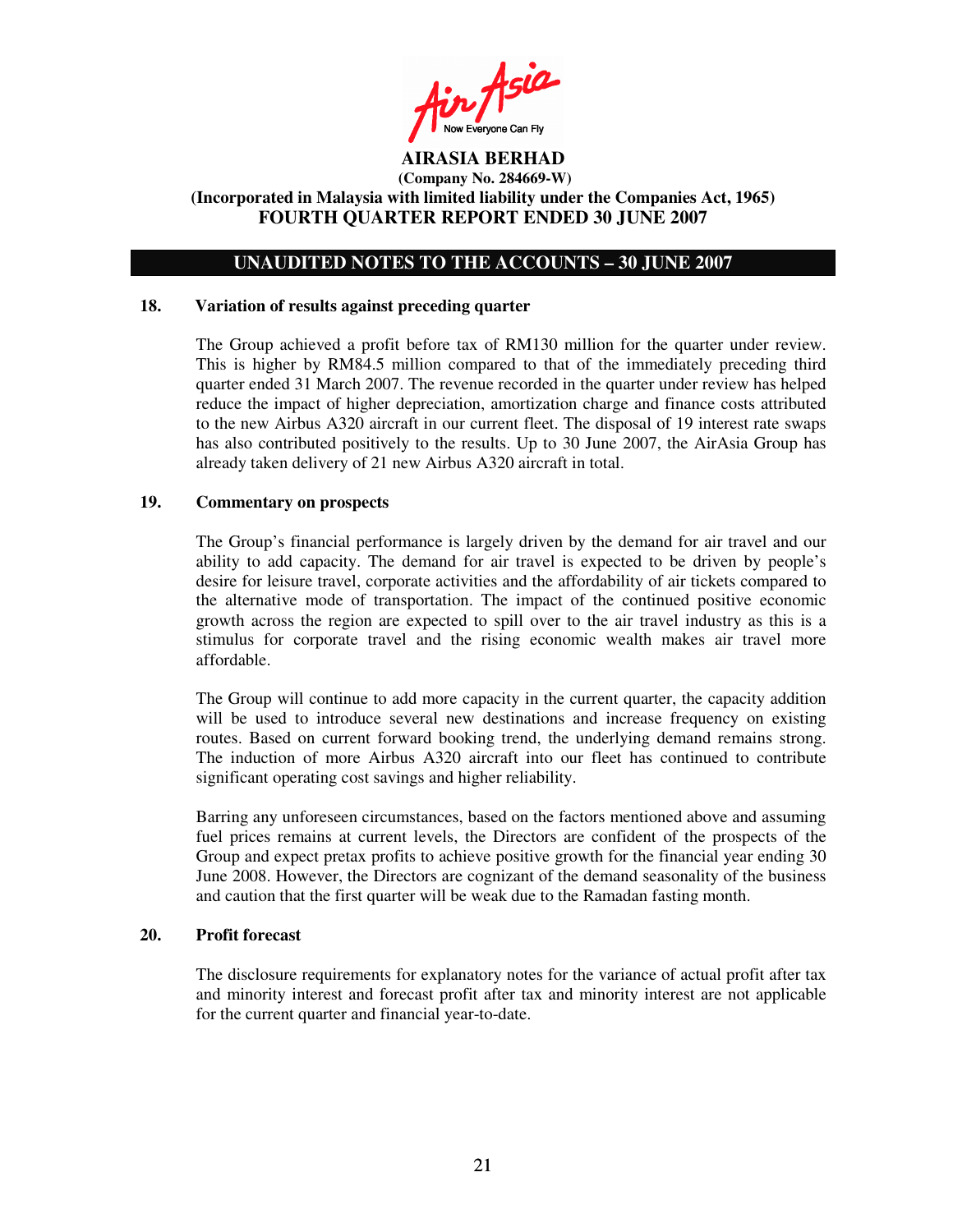n Asia Now Everyone Can Fly

# **UNAUDITED NOTES TO THE ACCOUNTS – 30 JUNE 2007**

### **21. Finance (Cost)/Income (Net)**

|                                   | Group<br>2007<br><b>RM'000</b> |
|-----------------------------------|--------------------------------|
| Finance costs                     |                                |
| Interest costs                    |                                |
| -Bank borrowings                  | (104, 784)                     |
| -Hire-purchase payables           | (23)                           |
| Bank facilities and other charges | 1607                           |
|                                   | (105, 414)                     |
| Finance income                    |                                |
| Interest on deposits              | 27,012                         |
| Total foreign exchange gain       | 81,509                         |
|                                   | 3.108                          |

### **22. Income tax expense**

|              | <b>INDIVIDUAL QUARTER</b> |                     | <b>FULL FINANCIAL YEAR</b> |                       |  |
|--------------|---------------------------|---------------------|----------------------------|-----------------------|--|
|              | <b>Current Year</b>       | Preceding           | <b>Financial Year</b>      | <b>Financial Year</b> |  |
|              | <b>Quarter</b>            | <b>Year Quarter</b> | <b>Ended</b>               | <b>Ended</b>          |  |
|              | <b>Ended</b>              | <b>Ended</b>        |                            |                       |  |
|              | 30/06/07                  | 30/06/06            | 30/06/07                   | 30/06/06              |  |
|              | <b>RM'000</b>             | <b>RM'000</b>       | <b>RM'000</b>              | <b>RM'000</b>         |  |
| Group        |                           |                     |                            |                       |  |
| Current tax  | 1,416                     | 827                 | 5,118                      | 2,175                 |  |
| Deferred tax | (56, 101)                 | (117,703)           | (225, 127)                 | (117,703)             |  |
|              | (54, 685)                 | (116, 876)          | (220,009)                  | (115, 528)            |  |

The current taxation charge is in respect of interest income, which is assessed separately. The recognition of deferred tax asset is explained in 2(b)(vii).

# **23. Unquoted investments and properties**

There was no sale of unquoted investments or properties for the quarter under review and financial period to date.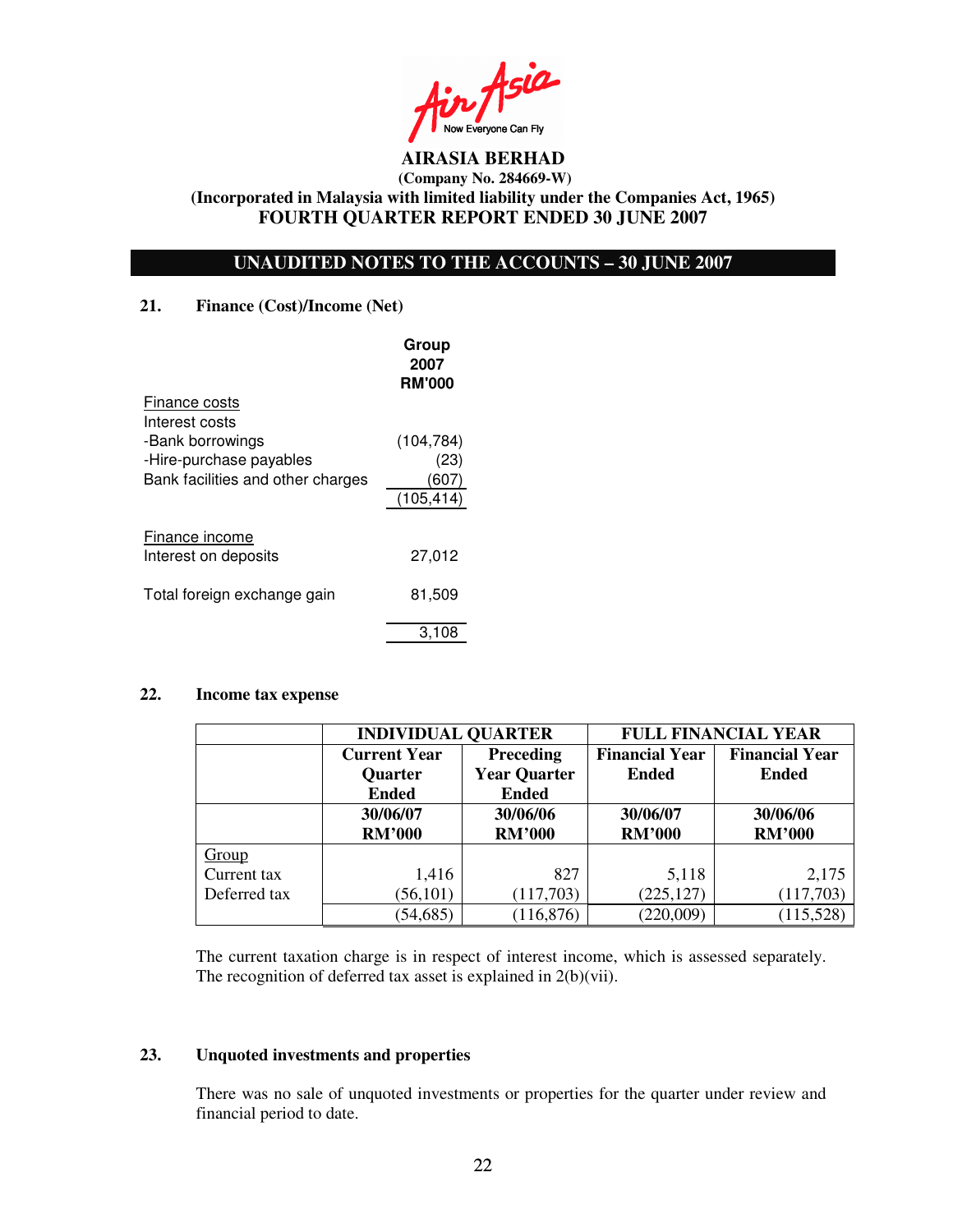Fin Asia

# **UNAUDITED NOTES TO THE ACCOUNTS – 30 JUNE 2007**

#### **24. Quoted investments**

There was no purchase or disposal of quoted securities for the quarter under review and financial period to date.

#### **25. Status of corporate proposals announced**

The company entered into a Brand License Agreement with Fly Asian Xpress Sdn Bhd ("FAX") on 20 July 2007. FAX secured the right to operate scheduled air services under the trade name and livery of AirAsia in respect of its budget long haul air services ("the Budget Long Haul Services").

FAX is proposing that in respect of the Budget Long Haul Services, the brand name to be employed shall be AIRASIA X. Under the Agreement, AirAsia grants to FAX a nonexclusive and non-assignable licence to use the AirAsia brand for the purpose of the Budget Long Haul Services as well as for FAX's marketing, communication and advertising medium.

Under the Agreement, FAX agrees not to operate scheduled flights covering sectors which are within a four (4) hour flight range from a common point or hub which AirAsia (including its subsidiaries and associated companies operating under the AirAsia brand) operates. AirAsia also agrees not to undertake scheduled flights of above a four (4) hour flight range from a common point or hub which FAX operates.

The term of the Agreement is for an initial period of five (5) years which may be extended for up to five (5) successive terms of five (5) years.

In consideration of AirAsia granting to FAX the licence, FAX has agreed to pay AirAsia a licensing fee. In order to enable FAX to endure the initial start up challenges of the Budget Long Haul Services, AirAsia has agreed to waive the payment of the licensing fee for FAX's first operating year. Thereafter FAX agrees to pay a fee of RM680,000.00 per annum or 0.5% of FAX's gross revenue, whichever is greater.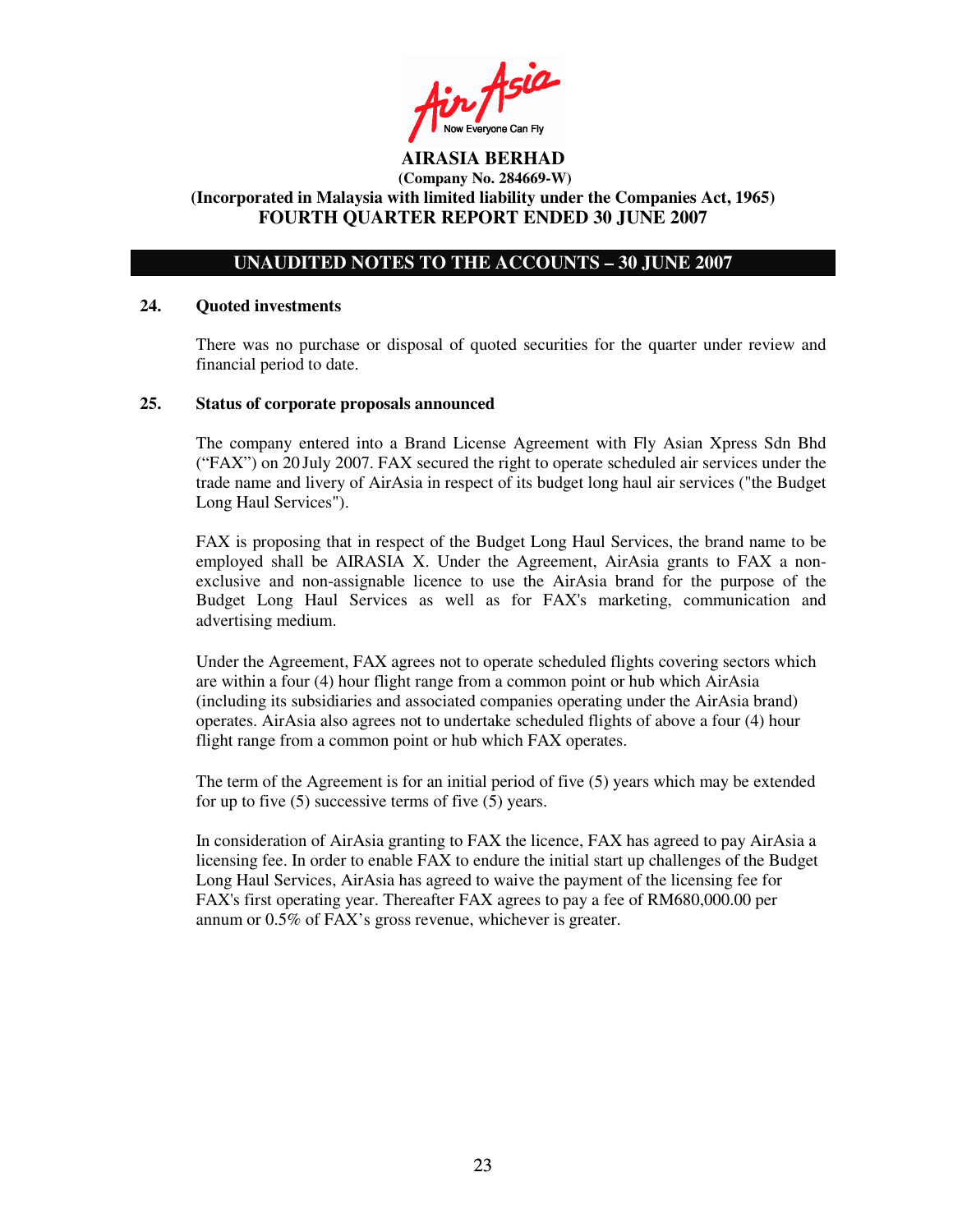in Asia

# **UNAUDITED NOTES TO THE ACCOUNTS – 30 JUNE 2007**

### **26. Borrowings and debt securities**

|                | At 30 June 2007<br><b>RM'000</b> | At 30 June 2006<br><b>RM'000</b> |
|----------------|----------------------------------|----------------------------------|
| <b>Current</b> |                                  |                                  |
| Secured        | 251,097                          | 265,360                          |
|                |                                  |                                  |
| Non-current    |                                  |                                  |
| Secured        | 2,303,488                        | 787,276                          |

The borrowings are in the form of term loans which are for the purchase of new aircraft A320-200.

The maturity period of non-current borrowing is 14 years and below. The entire borrowings are denominated in US Dollar.

As at the balance sheet date, the weighted average effective interest rate of the borrowings is at 5.5% per annum (2006: 5.01% per annum).

These term loans are secured by the following:

- (a) Assignment of rights under contract with Airbus over each aircraft
- (b) Assignment of insurance of each aircraft
- (c) Assignment of airframe and engine warranties of each aircraft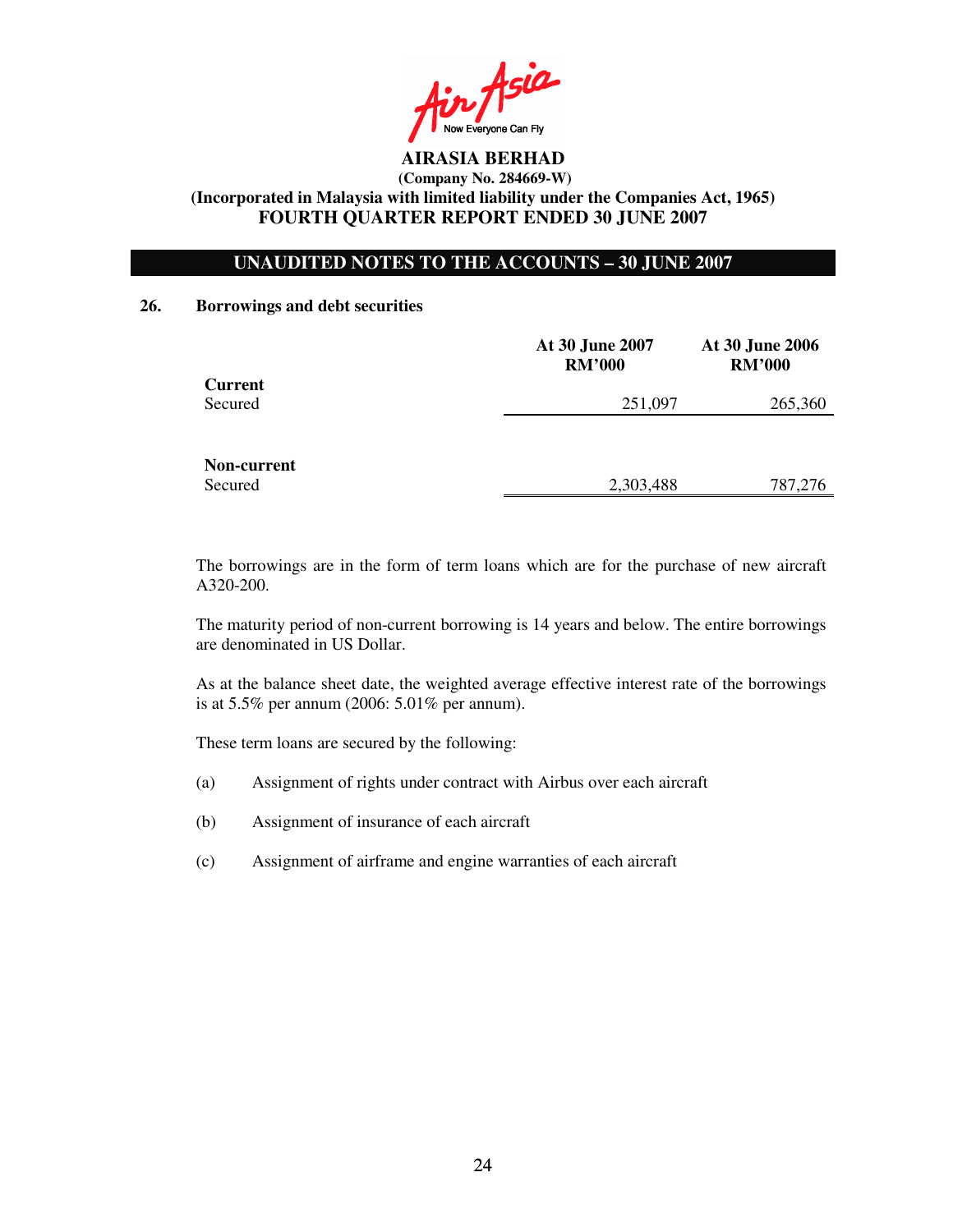Ain Asia

## **UNAUDITED NOTES TO THE ACCOUNTS – 30 JUNE 2007**

#### **27. Off balance sheet financial instruments**

The fair value of derivative financial instruments is the present value of their future cash flows and is derived from the valuations, calculated by the Group's bankers.

(i) Forward foreign exchange contracts

Forward foreign exchange contracts protect the Group from movements in exchange rates by establishing the rate at which a foreign currency asset or liability will be settled. Exchange gains and losses arising on contracts entered into as hedges of anticipated future transactions are deferred until the date of such transaction, at which time they are included in the measurement of such transactions.

The Group has entered into several long dated par forward foreign exchange contracts for settlement at fixed Ringgit rates over a period of 12 years in respect of a number of its aircraft purchase loans. As at 30 June 2007, the Company has hedged 19 aircraft loans from USD into Ringgit.

(ii) Interest Rate Swaps

The Group entered into capped, interest rate swaps to hedge against fluctuations in the US-LIBOR on an expected total of USD2.2 billion in term loans on its existing and future aircraft financing for deliveries between 5 December 2005 to 1 February 2009. The effect of this transaction obliges it to pay fixed interest rate of between 4.74% and 4.90% instead of being subjected to the floating US-LIBOR for the entire loan amount over the entire tenor.

As of the end of the financial year 30 June 2007, the Group has a total of 32 interest rate swaps.

(iii) Fuel Hedging

The Company bought caps to fully hedge its upside risk until 30 June 2007. It is currently about 35% hedged in a Sing Jet Kerosene, call spread until December 2007 and sold WTI puts at USD 52.50 / barrel for the same period.

From January until June 2008, the Company bought WTI put spreads from USD 70 until USD 55 (quarterly extendibles) and sold puts at USD 48.

In financial years 2009 and 2010, the Company bought WTI put spreads from USD 69 until USD 55 (quarterly extendibles) and sold puts at USD 40, 42 and 35 / barrel respectively.

The Company also sold calls (quarterly extendibles) at the average price of USD 82.60/ barrel from January 2008 – June 2010 with in Knock-in at USD 90 / barrel.

WTI was at USD 70.98 on 29th June 2007.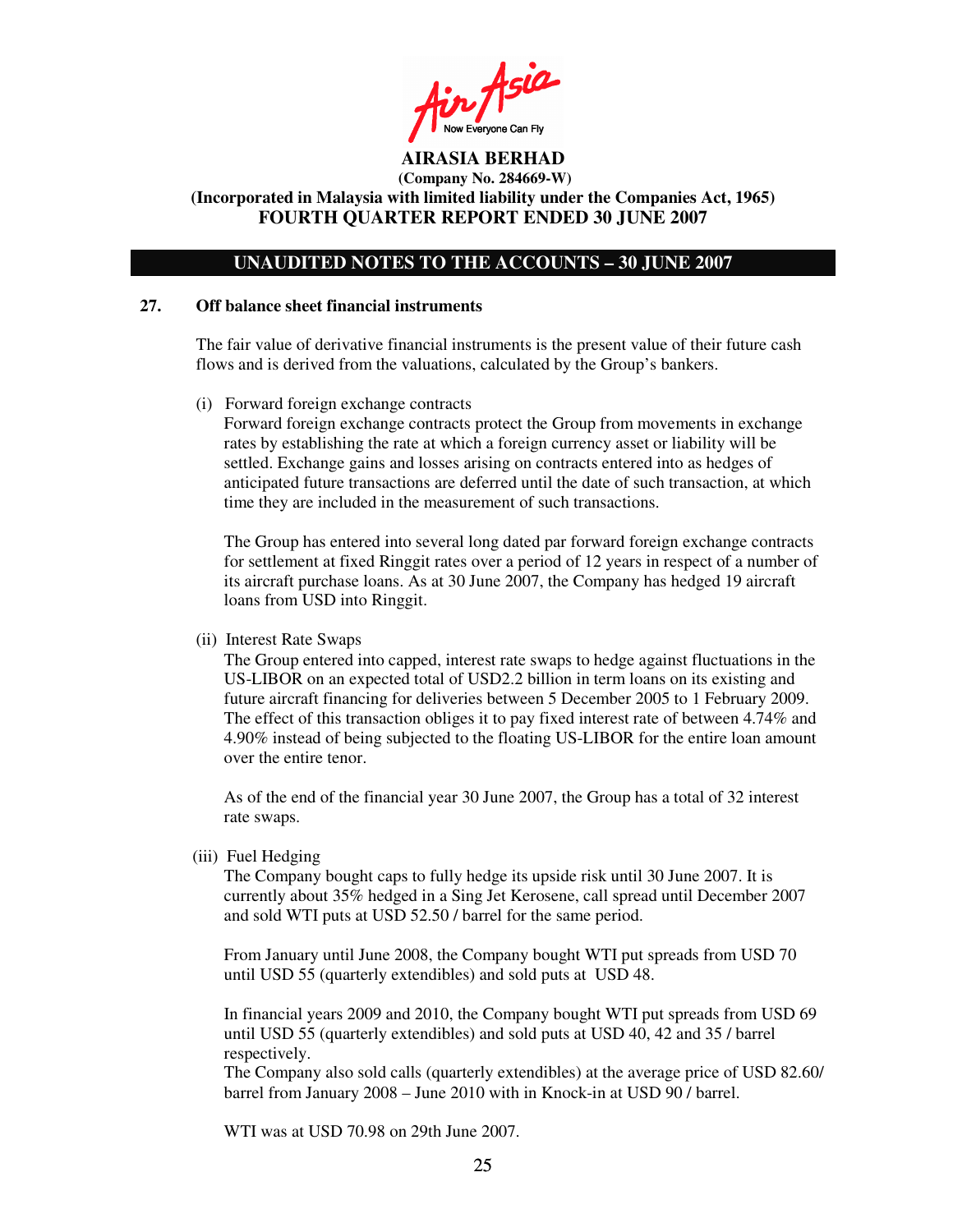$inf$ Now Everyone Can Fly

# **UNAUDITED NOTES TO THE ACCOUNTS – 30 JUNE 2007**

### **28. Material litigation**

As at 30 August 2007, there was no material litigation against the Group.

### **29. Proposed dividend**

The Directors do not recommend any dividend for the quarter ended 30 June 2007.

# **30. Earnings per share**

#### *(a) Basic earnings per share*

Basic earnings per share of the Group are calculated by dividing the net profit for the period by the weighted average number of ordinary shares in issue during the period.

|                                                                                      | <b>INDIVIDUAL QUARTER</b>                             |                                                                            | <b>CUMULATIVE QUARTER</b>                          |                                                                         |
|--------------------------------------------------------------------------------------|-------------------------------------------------------|----------------------------------------------------------------------------|----------------------------------------------------|-------------------------------------------------------------------------|
|                                                                                      | <b>Current</b><br><b>Quarter</b><br>Ended<br>30/06/07 | <b>Preceding Year</b><br>Corresponding<br><b>Quarter Ended</b><br>30/06/06 | <b>Current</b><br>Year<br><b>Ended</b><br>30/06/07 | <b>Preceding Year</b><br>Corresponding<br><b>Year Ended</b><br>30/06/06 |
| Net profit for the financial period<br>(RM'000)                                      | 185,050                                               | 130,769                                                                    | 498,057                                            | 201,702                                                                 |
| Weighted<br>number of<br>average<br>ordinary shares in issue for basic<br>EPS ('000) | 2,352,517                                             | 2,340,743                                                                  | 2,352,517                                          | 2,340,743                                                               |
| Adjusted<br>share<br>options<br>for<br>granted $(000)$                               | 26,360                                                | 27,729                                                                     | 26,360                                             | 27,729                                                                  |
| Adjusted<br>weighted<br>average<br>number of ordinary shares ('000)                  | 2,378,877                                             | 2,368,472                                                                  | 2,378,877                                          | 2,368,472                                                               |
| Basic earnings per share (sen)<br>Diluted earnings per share (sen)                   | 7.9<br>7.8                                            | 5.6<br>5.5                                                                 | 21.2<br>20.9                                       | 8.6<br>8.5                                                              |